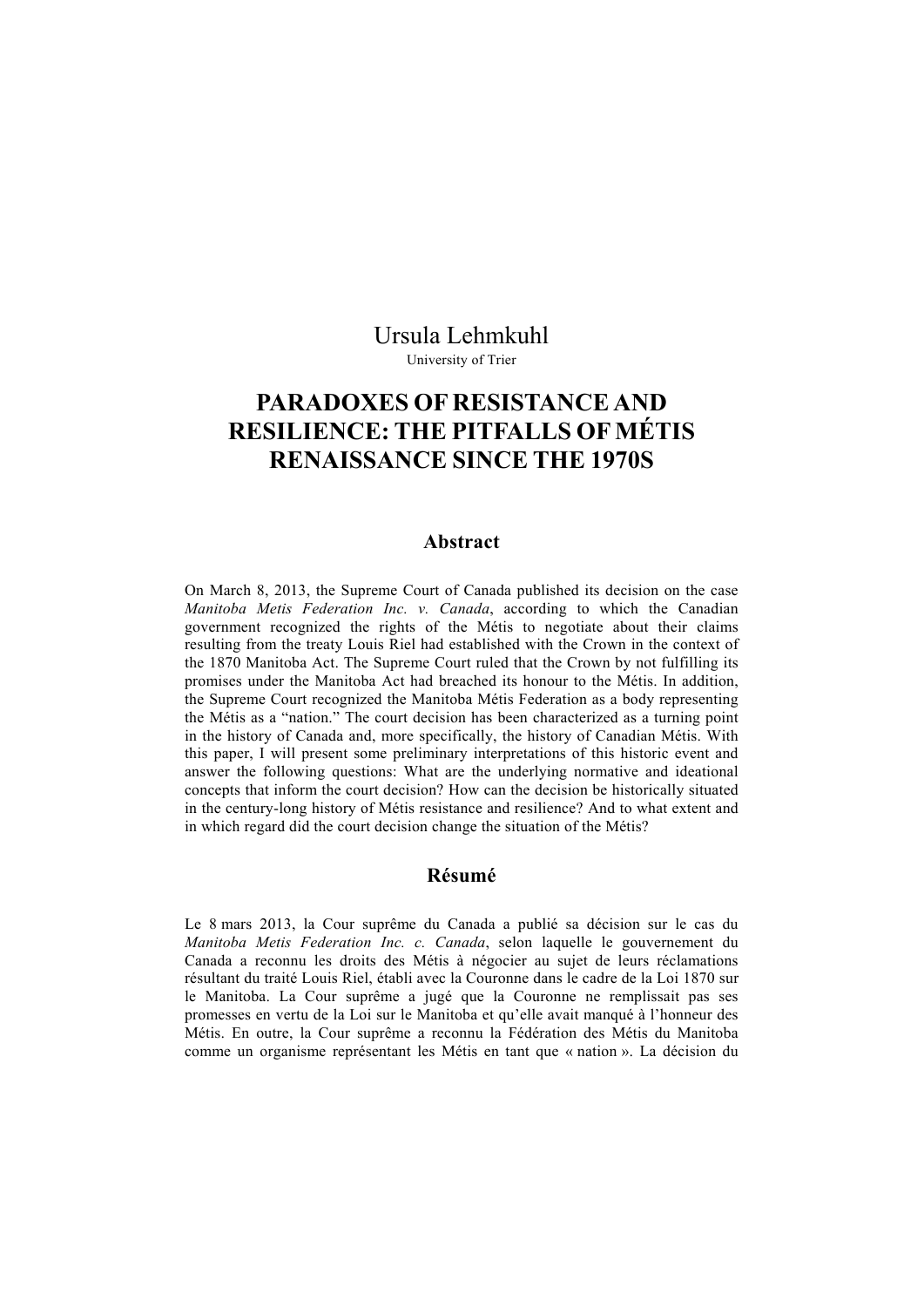tribunal a été considérée comme un tournant dans l'histoire du Canada et, plus précisément, dans l'histoire des Métis du Canada. Cet article présente quelques interprétations préliminaires de cet événement historique et répond aux questions suivantes : Quels sont les aspects normatifs et conceptuels sous-jacents qui informent la décision du tribunal ? Comment la décision est-elle historiquement située dans l'histoire séculaire de la résistance des Métis et de la résilience ? Dans quelle mesure et à quel égard la décision du tribunal ne change-t-elle pas la situation des Métis ?

#### **INTRODUCTION**

On March 8, 2013, the Supreme Court of Canada published its decision on the case *Manitoba Metis Federation Inc. v. Canada* (2013 SCC 14). With this verdict, a 32 year-long battle for the recognition of Métis rights and land claims that was initiated by John Morrisseau, President of the Manitoba Métis Federation (1976-1981), came to a conclusion. The Canadian government recognized the rights of the Métis to negotiate about their claims resulting from the treaty Louis Riel had established with the Crown in the context of the 1870 Manitoba Act. The Supreme Court ruled that the Crown by not fulfilling its promises under the Manitoba Act had breached its honour to the Métis. In addition, the Supreme Court recognized the Manitoba Métis Federation as a body representing the Métis as a collectivity, a "nation." The court decision has been characterized as a landmark, a turning point in the history of Canada and, more specifically, the history of Canadian Métis. Métis lawyer Jason Madden commenting on the decision declared that it would start a new chapter in the history of Canada. The decision was seen as the beginning of a new  $era<sup>1</sup>$ 

The legal argument put forward in the decision of March 2013 has to be put into the context of another court ruling, the Federal Court of Canada's decision *Daniels v. Canada*, which was released three months earlier, on January 8, 2013 (2013 FC 6). The court ruling held that the Métis people and non-status Indians are "Indians" for the purpose of the Constitution Act of 1867.<sup>2</sup> This decision was confirmed by the Supreme Court of Canada in April 2016 (2016 SCC 12). As "Indians," Métis fall within the purview of the Canadian Government. This bio-political act of turning Métis into "Indians" was a core prerequisite for the Supreme Court of Canada's recognition of

<sup>&</sup>lt;sup>1</sup> See an interview with Métis lawyer Jason Maden on land claim win (Maden).

 $2^2$  For an analysis of the development of court ruling since the Constitution Act 1982, see Patzer.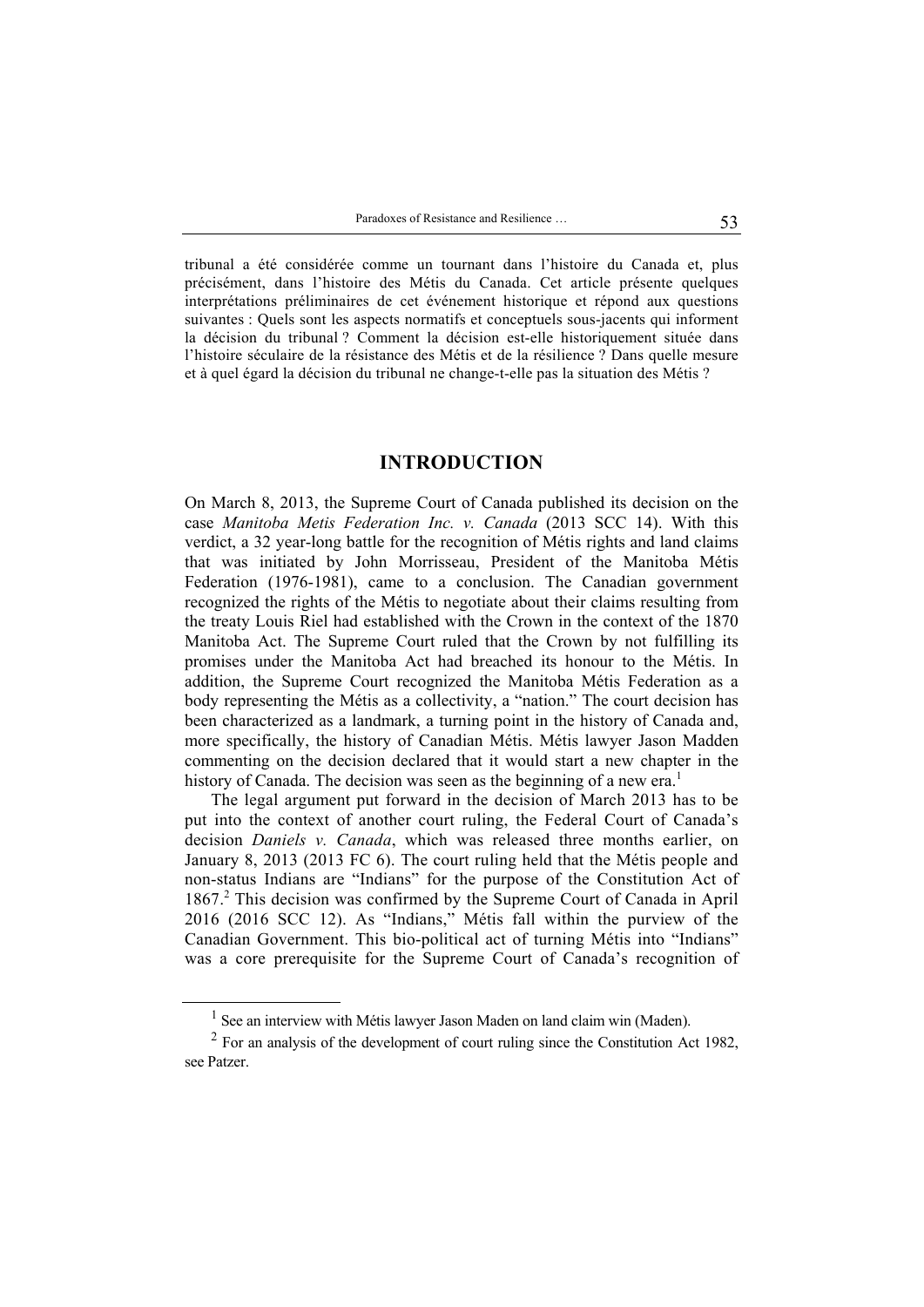Métis rights resulting from the Manitoba Act of 1870. Only by constructing Métis as "Indians" was the Supreme Court able to accept that the honour of the Crown was involved and that therefore the Canadian Government had to fulfill its treaty obligation "faithfully."

The fact that the Court decision of March 2013 was celebrated as a huge victory and as the beginning of a new era in Métis history raises the curiosity of the historian. With this paper, I will present some preliminary interpretations of a "historical event" that for several reasons might have a big impact on the ongoing discussion within the broad spectrum of different Métis communities about Métis identity and Métis peoplehood or nationhood (depending on the political position of the respective Métis organization). The article tries to answer the following questions: What are the underlying normative and ideational concepts that inform the court decision? How can the decision be historically situated in the century-long history of Métis resistance and resilience? And to what extent and in which regard did the court decision change the situation of the Métis?

Following the example given by Chris Andersen, I approach legal documents as historical source material based on an analytical framework that is informed by Bourdieu's field theory (Andersen, *"Métis"*). According to Pierre Bourdieu, juridical fields are a specific instance of social fields, which he understands as analytical spaces of hierarchically organized and internally rule-bound struggles between agents (Villegas; Bourdieu, "Force of Law"). Hence, courts are a site of struggle or contestation. The judges' social position and training, the arguments of intervening legal actors, experts, and lay witnesses all shape and determine the discursive boundaries of any given case. They determine of what is juridically "thinkable" (Andersen, *"Métis"* 9; Bourdieu, *Outline*). Putting the Supreme Court decision in the larger realm of the existing juridical field allows to analyze the court decision as the outcome of a political struggle shaped by a powerful discursive frame that in our case reflects all the characteristics of what Laurence McFalls and Mariella Pandolfi have described as the post-liberal order. In the terminology of Michel Foucault, McFalls and Pandolfi define post-liberalism as "a governmentality." Post-liberalism, they argue, is a "mode of government" characterized by:

[the] multiplication and radicalization of mechanisms for controlling human life . . . and the manipulation of interests. . . . [Post-liberalism] collapses the distinction between the individual and the collectivity through . . . the therapeutic government of individual bodies . . . each susceptible to its particular vulnerabilities. . . . The post-liberal subject is a composite subject, contingently pieced together genetically and socially.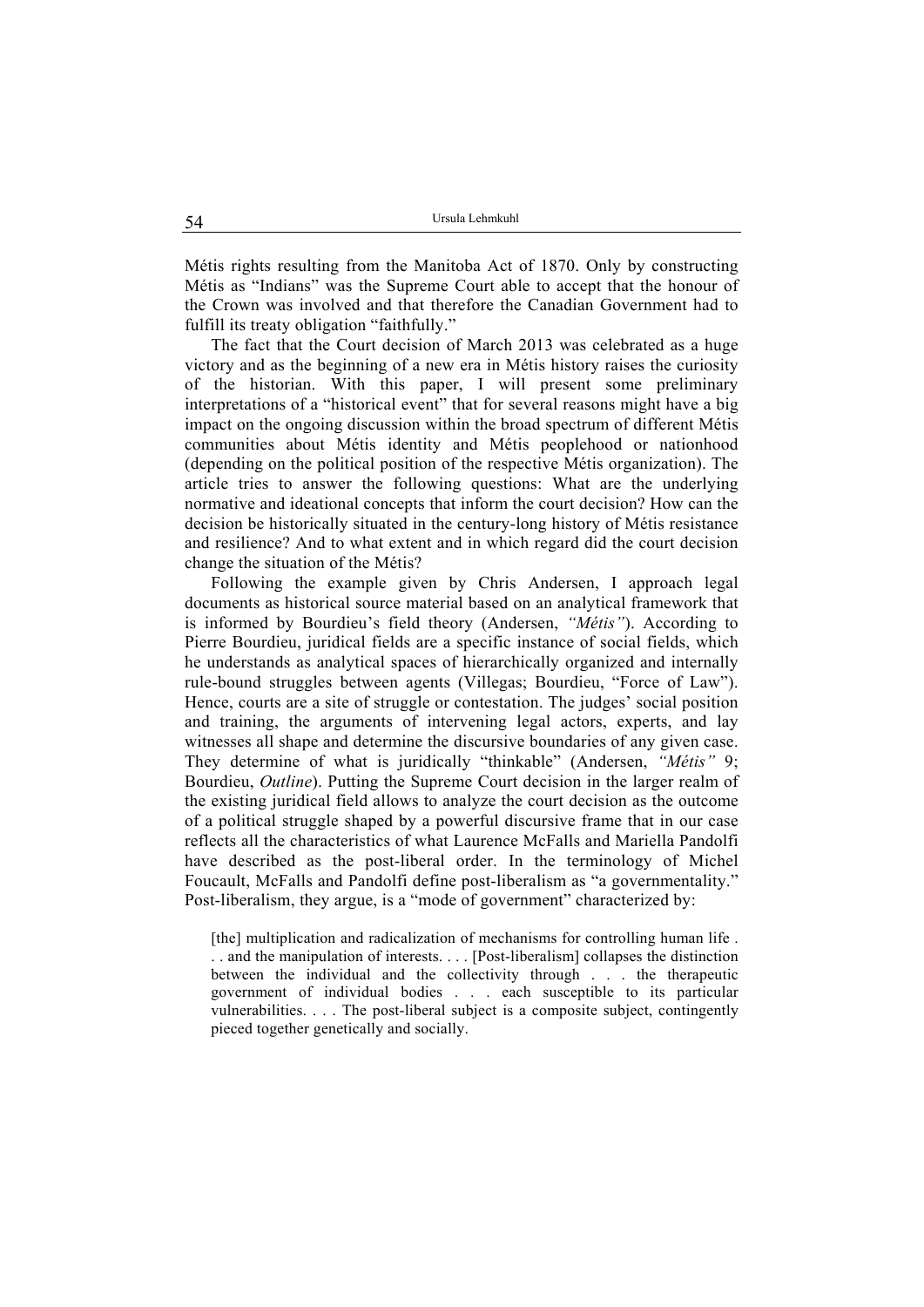McFalls and Pandolfi's characterization of post-liberalism, Foucault's concepts of discourse and governmentality (Sennelart), and Bourdieu's field theoretical conceptualization of courts as sites of (political) struggle and contestation with the power to establish new norms even before they become conceivable in the social and political fields will frame my analysis. In order to capture both—the level of discourse and the level of normative contestation and agency—my analysis is divided into two parts. First, I will very briefly recapitulate the struggle of the Métis for recognition since the 1970s with special emphasis on the master narrative of the "forgotten people." Secondly, I will look at the court decision and discuss two core aspects of the Supreme Court's legal argumentation: for one the concept of the honour of the Crown and, secondly, the argument to prioritize reconciliation over legal equality. Since this legal argument is framed by the bio-political discourse of vulnerability, I will close my analysis with a critical discussion of the normative pitfalls and backlashes of the celebrated court decision of 2013 and the supposed "new era" for Métis in Canada that it entails.

### **MÉTIS RENAISSANCE AND THE STRUGGLE FOR RECOGNITION SINCE THE 1970S**

The 1970s were not only a turning point in the post-war economic history of the Western world with two major economic and financial crises shaking Western European and North American economies and initiating major programs to combat unemployment and ease the growing social inequality.<sup>3</sup> The 1970s were also the decade during which the Baby boomer generation started to implement the reform ideas of the 1968 movement. The student movement, the civil rights movement, the labour movement, the American Indian movement, and Quebec's Quiet Revolution formed the historical context in which Métis peoples reappeared as a social, political, and cultural factor in Canada (Pitsula). What we can observe from the 1970s onward is a renaissance of the Métis in the social and political context of Canada's policy of multiculturalism.<sup>4</sup> Métis people entered institutions of higher education and an educated Métis elite rediscovered and followed up on the idea of Métis nation-building that Louis Riel had encouraged more than one hundred years ago (Ens and Sawchuk 325-27, 361-79).

<sup>3</sup> See Doering-Manteuffel and Raphael; Doering-Manteuffel, Raphael, and Schlemmer; Reitmayer and Schlemmer; Rosanvallon.

<sup>&</sup>lt;sup>4</sup> For a similar development regarding New Zealand's Maori, see Meijl.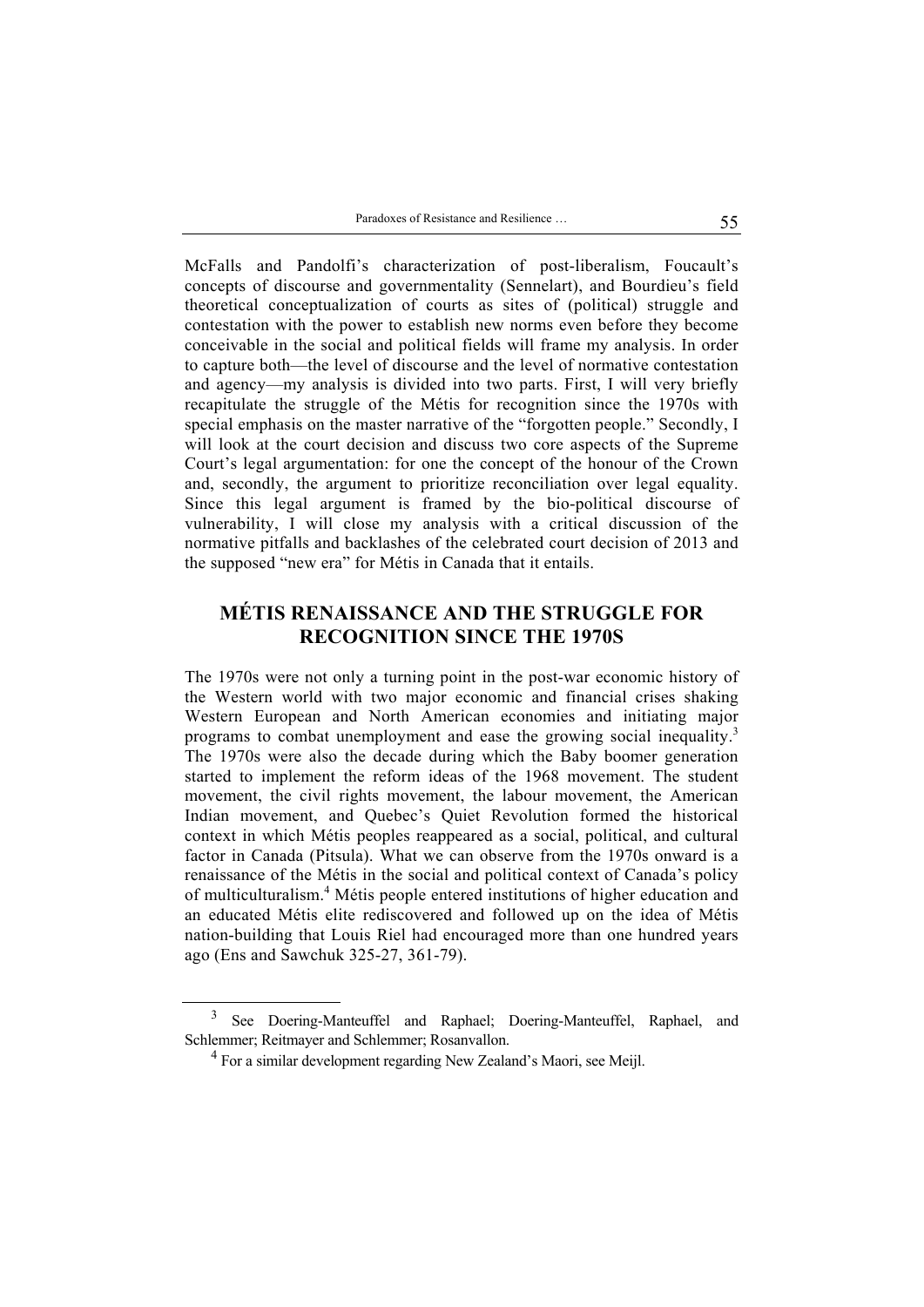One of the most prominent promoter of Métis peoplehood in the 1970s was without doubt John Morrisseau. A residential school survivor, he became politically active in the late 1960s. He served as president of the Manitoba Métis Federation (MMF) from 1976 to 1981 and joined the NDP government of Manitoba as an Assistant Deputy Minister and Deputy Minister (Morrisseau). Morrisseau initiated historical research on land claim issues during his presidency of the MMF and successfully applied for research funds from the Government of Canada to examine church records, the records from the Hudson's Bay Company, and governmental records. He put together a group of predominantly Métis scholars who reconstructed nineteenth-century Métis history from the historical records produced and archived by white Canadian settlers from their own specific research perspective. The historical documents retrieved from the archives were used to support the land claims lawsuit initiated by the Manitoba Métis Federation in cooperation with the Native Council of Canada against the federal government of Canada and the Government of Manitoba in 1981. The Statement of Claim *Manitoba Métis Federation v. Canada* brought forward the unfulfilled treaty promises made to the Métis people guaranteeing 1.4 million acres of land under the Manitoba Act of 1870. Looking back to the late 1970s, Morrisseau remembers: "The work to file the land claim helped to re-kindle pride in Métis. It was time to lift our heads again to feel good about ourselves and it helped us to build strong Métis communities."

During the same period, Canadian historiography witnessed a major change. The dominant Anglo-centered political history was more and more substituted by new approaches, such as Western and Prairie History, Labour History, or Native History.<sup>5</sup> Gerald Friesen from the University of Manitoba, a former president of the Canadian Historical Association, must be mentioned as one of the pioneers of these new perspectives in the history of Canada's West.<sup>6</sup> He was the general editor of the award-winning fifteen-volume series "Manitoba Studies in Native History," which already in the 1980s published research on the history of the Canadian Prairies shedding new light on Canada's settler colonial past.7 The first revisionist history of the Métis, however, appeared ten years earlier, in 1975, and was written by Métis historians Bruce Sealey and Antoine Lussier. They entitled their book *The Métis: Canada's Forgotten People*. Both authors were closely associated with the Manitoba Métis Federation. Sealey founded the

<sup>&</sup>lt;sup>5</sup> See, for example, Stanley; Morton; McFee and Federation; Adams; Morton, Cook, and Berger.

<sup>6</sup> See, for example, Friesen, *Canadian Prairies*; *River Road*; *West*; *Citizens and Nation*. See also Friesen and Potyondi.

<sup>7</sup> See also Abel and Friesen; Peterson and Brown; Thistle.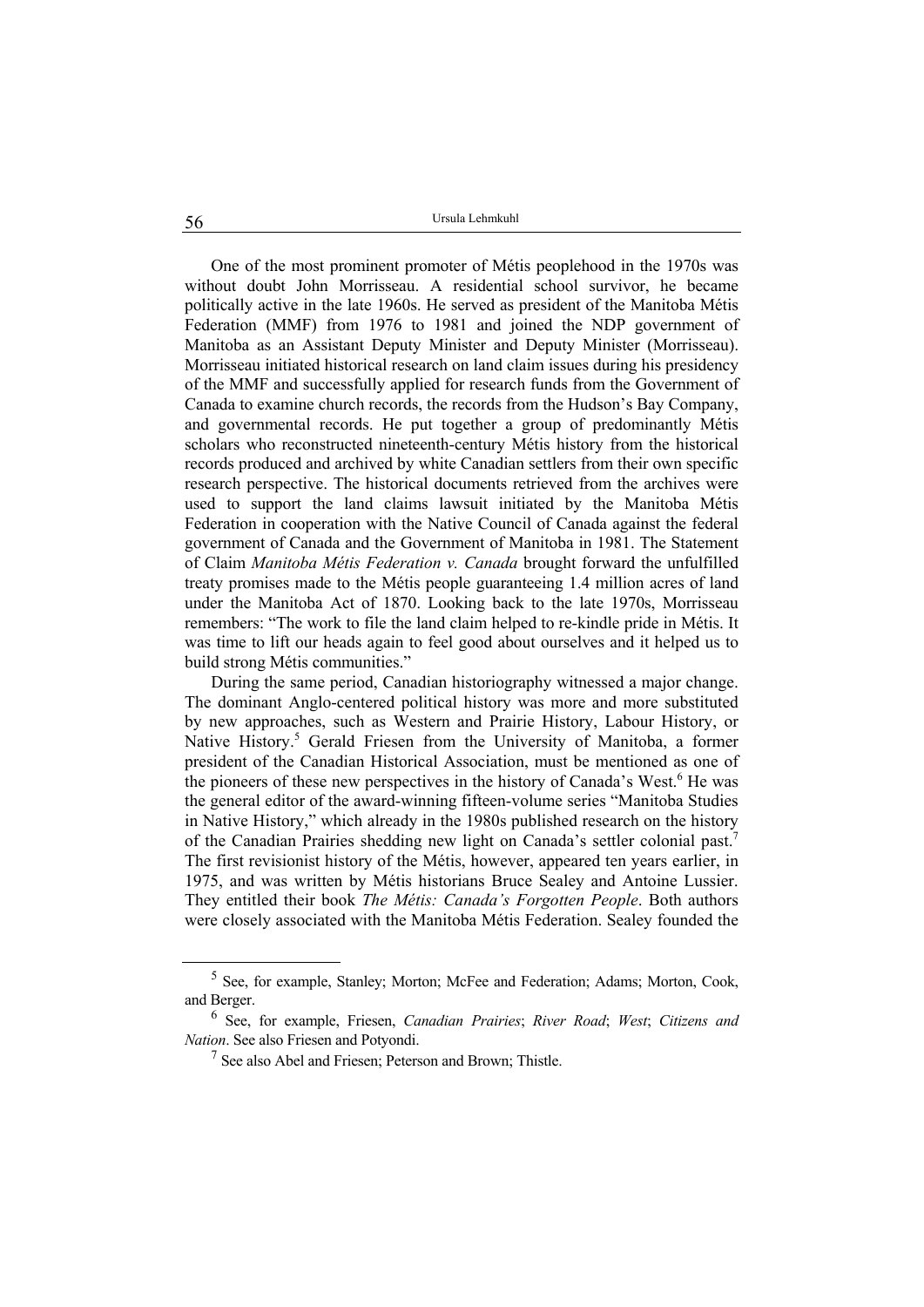Manitoba Métis Federation Press, which became an important media agent of Métis renaissance. Sealey, for example, contributed to the struggle for the recognition of Métis land rights with a scholarly study about the *Statutory Land Rights of the Manitoba Métis*.

The publication of *The Métis: Canada's Forgotten People* established a new historical narrative based on the trope "forgotten people" which addressed the interlinked practices of social marginalization and ethnic selfdenial. These practices that perpetuated and petrified the post-1885 repression of the Métis as a political and social force in Canada had already been described in the first anthropological study about Canada's Métis written by French ethnologist Marcel Giraud in 1945, *Le métis canadien*. In a foreword to his work, Giraud remembers that, in the 1930s, many Métis lived in "destitute condition" (xii). They were marginalized and lacked any sympathy among white people, whether French- or English-speaking. And he observed a denial of any Aboriginal background by those who had reached a certain social and educational level:

Among other things, I noticed that the métis who had reached a certain social and educational level had a tendency to look down upon the humbler ones and to reject any racial affiliation with them, while denying their own origins in order to avoid any possible confusion. (xii)

Only four years after the publication of Sealey and Lussier's *Forgotten People*, in 1979, the next book on "Canada's Forgotten People" was published by Métis leader and social activist Harry W. Daniels, from Saskatchewan (*Forgotten People*). Influenced by the labor movement and the civil rights movement, Daniels was one of the founding members of both the Métis Society of Saskatchewan (MSS) and the Native Council of Canada (NCC). He was one of Canada's most visible and charismatic modern Aboriginal leaders. He served as vice-president of the Métis Nation of Alberta and helped to organize the Métis Association of the Northwest Territories. As the national spokesman for the Métis and non-status Indians, he was primarily responsible for negotiating the constitutional recognition of the Métis into the Constitution Act of 1982. He, together with his son, initiated the court case on the status of the Métis that was decided by the Federal Court of Canada in favor of the plaintiffs' claims in January 2013 and confirmed by the Supreme Court of Canada in April 2016.<sup>8</sup>

<sup>&</sup>lt;sup>8</sup> Harry Daniels died in 2004. He spent over forty years in the national and international political arenas, fighting for the rights of Canada's Aboriginal peoples. For further information, see Troupe.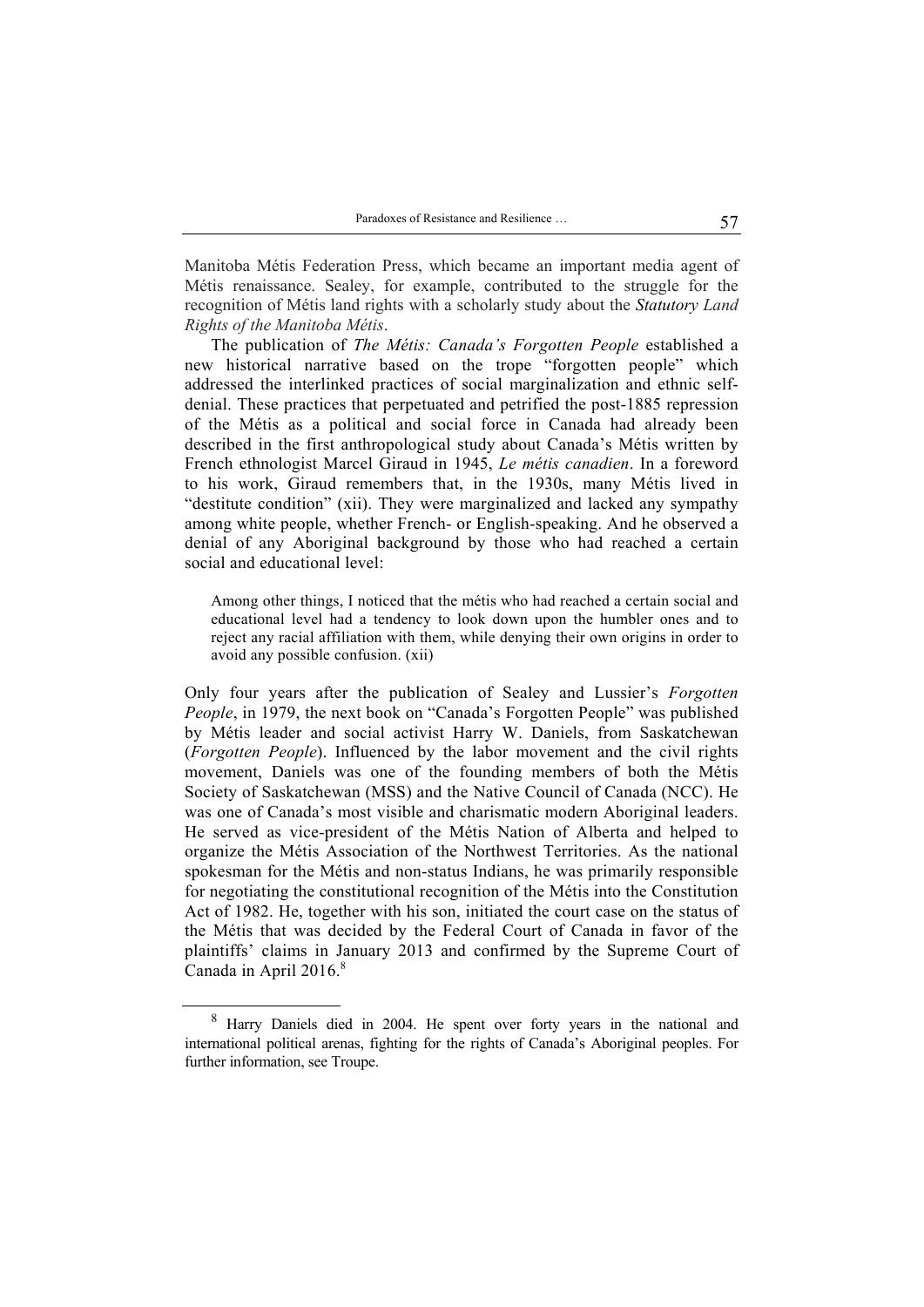The expression "Forgotten People" still finds its way into the title of publications about Métis history and identity.<sup>9</sup> With the trope of the "forgotten people," Métis activists and writers pointed at their marginalized position within Canadian history and society and underlined their claim for political and social recognition and economic and financial support from the Canadian Government. As "Forgotten People," Canada's Métis deliberately became part of the rather large group of Indigenous "forgotten peoples"—like Woodland Erie, Cane River Creoles, Sami, or Maori—peoples that started to be rediscovered by historians in the wake of the global process of decolonization and the emerging post-colonial perspective that framed history and politics from the 1970s onward  $10$ 

The Métis narrative of the "forgotten people" is based on the appropriation of the "white" discourse of "social inequality." The expression "forgotten people" was coined in 1942 by Australian Prime Minister Menzies referring to Australia's white middle class as being effectively powerless and neglected by politics because of lack of wealth and lack of organization (Menzies; Brett). Métis activists and historians turned this narrative of marginalized or disadvantaged "white" social groups into a descriptive marker of their own social and political situation. They thereby contributed to and strengthened the evolving political dynamic within Métis communities and underlined the Métis demand for recognition of past and present injustices and reconciliation. In this way, they also implicitly addressed the problem of self-denial by establishing a political awareness within educated Métis circles. Furthermore, the publications of Métis historians contributed to the growing public awareness among Canada's settler society that Canada's colonial past was still part of the political, social, and cultural discourse.

Agenda-setting and the communication of new ideas are the first steps of a process initiating normative and ideational change and reframing political and social action and behavior. In our case, it took almost forty years until the normative change initiated by the renaissance of the Métis in the 1970s facilitated a Supreme Court decision that was portrayed as the beginning of a new era. The question is, however, whether this normative change that we can observe does indeed entail a reframing of the discourse about Canada's colonial past. In order to answer this question, I will now turn to the court judgment and its hidden normative agenda.

<sup>&</sup>lt;sup>9</sup> See, for example, McNab and Lischke.

<sup>10</sup> See, for example, Flynt; Valkeapää; Hutchinson; Williams; Kawharu.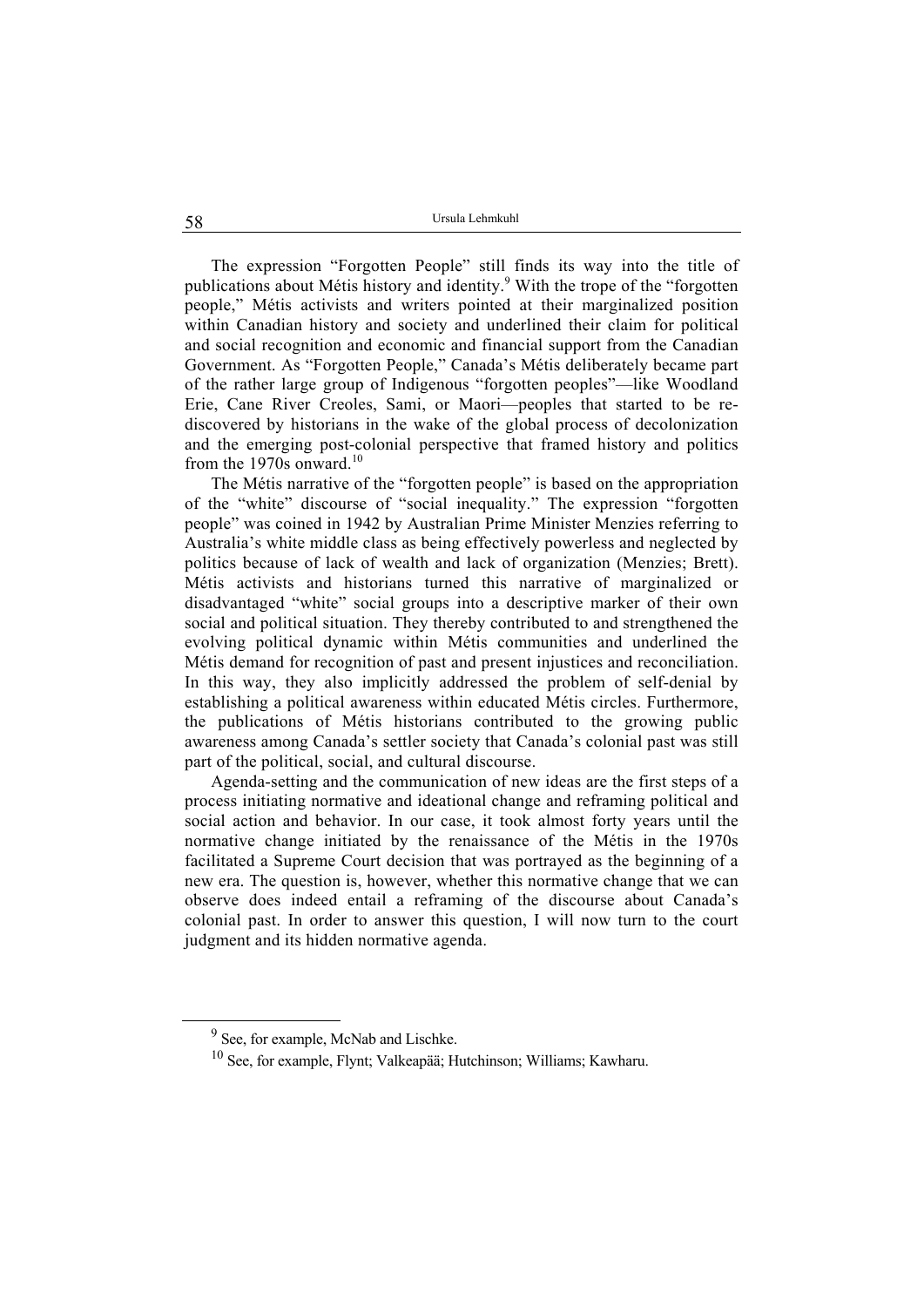# *MANITOBA METIS FEDERATION INC. V. CANADA***: CORE ARGUMENTS AND NORMATIVE FRAMES OF A HISTORICAL TURNING-POINT**

The Supreme Court decision of 2013, *Manitoba Metis Federation Inc. v. Canada*, has rightly been pointed out as one of the rare occasions where the complex nineteenth-century "national" history of the Métis found its way into the courts. On the first two pages of the 116-page legal document, the Supreme Court recounts this history. It thereby sets the stage for the development of an argument that diverged from previous legal reasoning and reflects a normative change in the legal treatment of Aboriginal affairs in Canada. The Supreme Court's narrative starts with a statement referring to the British North America Act and the founding of the Dominion of Canada in 1867. It explains that settlement was a prime purpose of the Canadian Government. It mentions Métis resistance, and it describes the negotiations with Riel that became part of the Manitoba Act in 1870 as a diplomatic effort on the side of the Canadian government. It speaks of errors, breached promises, and time lags and ends by stating that, as a result of the heavy influx of European settlers, the Métis community began to unravel. The text reads as follows:

Canada embarked on a policy aimed at bringing the western territories within the boundaries of Canada, and opening them up to settlement. . . . Canada became the titular owner of Rupert's Land and the Red River Settlement; however, the Frenchspeaking Roman Catholic Métis, the dominant demographic group in the Red River Settlement, viewed with alarm the prospect of Canadian control leading to a wave of English-speaking Protestant settlers that would threaten their traditional way of life. . . . In the face of armed resistance, Canada had little choice but to adopt a diplomatic approach. The Red River settlers agreed to become part of Canada, and Canada agreed to grant 1.4 million acres of land to the Métis children . . . and to recognize existing landholdings. . . . The land was set aside, but a series of errors and delays interfered with dividing the land among the eligible recipients. . . . Initially, problems arose from errors in determining who had a right to a share of the land promised. . . . the allotment process lagged, speculators began acquiring the Métis children's yet-to-be granted interests . . . aided by a range of legal devices. . . . the final allotment was not completed until 1880. . . . Eventually, it became apparent that the number of eligible Métis children had been underestimated. . . . the excluded children could not acquire the same amount of land granted to other children. . . . the position of the Métis in the Red River Settlement deteriorated. White settlers soon constituted a majority in the territory and the Métis community began to unravel. (Manitoba Metis Federation Inc. v. Canada 625)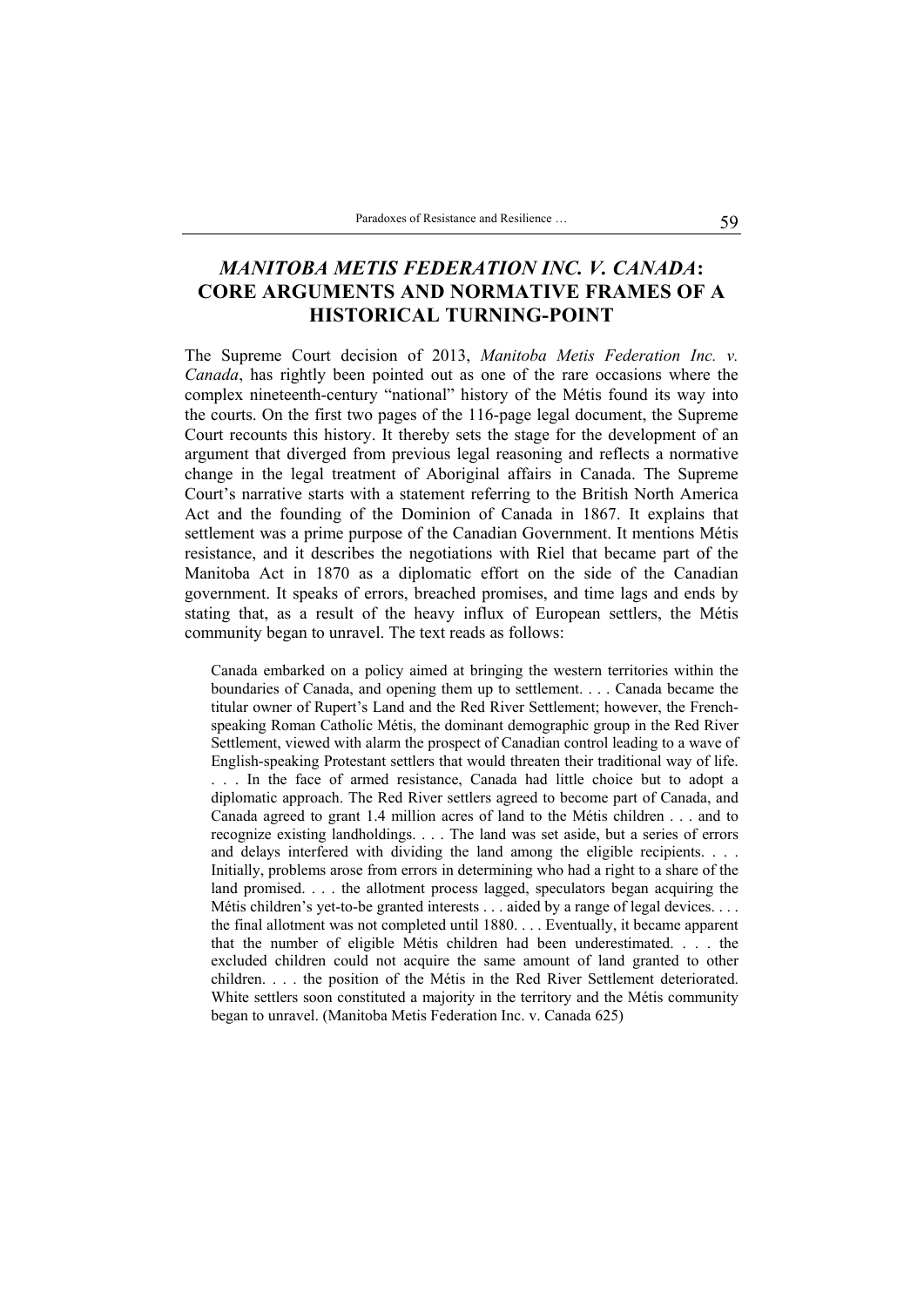What is striking about this narrative is the explicit official recognition of Canada's settler colonial past, including its devastating consequences for Indigenous peoples. Following the line of argument put forward by critical settler colonial studies, $<sup>11</sup>$  the Supreme Court framed the history of the settling</sup> of the West by Euro-Canadians as a violent act forcing the Indigenous inhabitants to leave their land and to settle in other places.

When the MMF case was launched in 1981, the Manitoba Métis sought a declaration that the lands they were promised in the Manitoba Act of 1870 were not provided in accordance with the Crown's fiduciary and honour of the Crown  $obli$ <sup>12</sup> They also sought a declaration that certain legislation passed by the Manitoba Government that affected the implementation of the Manitoba Act was not within the jurisdiction of the province. In 2007, after twenty-six years of litigation, the MMF lost at trial. Justice Alan MacInnes of the Manitoba Court of Queen's Bench and a supporter of the Conservative Party acknowledged that there was lengthy delay in implementing the land provisions of the Manitoba Act and that the delay was due to government error and inaction. However, he found that there was no fiduciary duty or a duty based on the honour of the Crown. He argued that a fiduciary duty required proof that the Métis held the land *collectively* prior to 1870. Since the evidence showed that the Métis held their lands *individually*, he concluded the claims failed. Based on the same argument, he denied the MMF standing. While the individual plaintiffs were capable of bringing their claim to court, the MMF was not.

The Manitoba Métis Federation lost again at the Manitoba Court of Appeal in 2010. The Court of Appeal also saw no facts that would support any breach of duty and rejected any claim with respect to the honour of the Crown. It upheld the trial judge's finding that the MMF had no standing to bring the case. Only three years later, the Supreme Court of Canada headed by Chief Justice Beverley McLachlin revised this conclusion and declared: "The federal Crown failed to implement the land grant provision set out in section 31 of the Manitoba Act, 1870 in accordance with the honour of the Crown"13 (Manitoba Metis Federation Inc. v. Canada 625). With two dissenting votes from Judges Rothstein and Moldaver, the Supreme Court acknowledged that the ten year

<sup>&</sup>lt;sup>11</sup> See Bateman and Pilkington; Elkins and Pedersen; Logan.

 $12$  The following account is based on the information about the development of the court case provided by the Center for Constitutional Studies, University of Alberta (see "Manitoba Metis")

<sup>&</sup>lt;sup>13</sup> Section 31 of the Manitoba Act, known as the children's grant, set aside 1.4 million acres of land to be given to Métis children. Section 32 of the Manitoba Act provided for recognition of existing landholdings, where individuals asserting ownership had not yet been granted title (Manitoba Metis Federation Inc. v. Canada 640).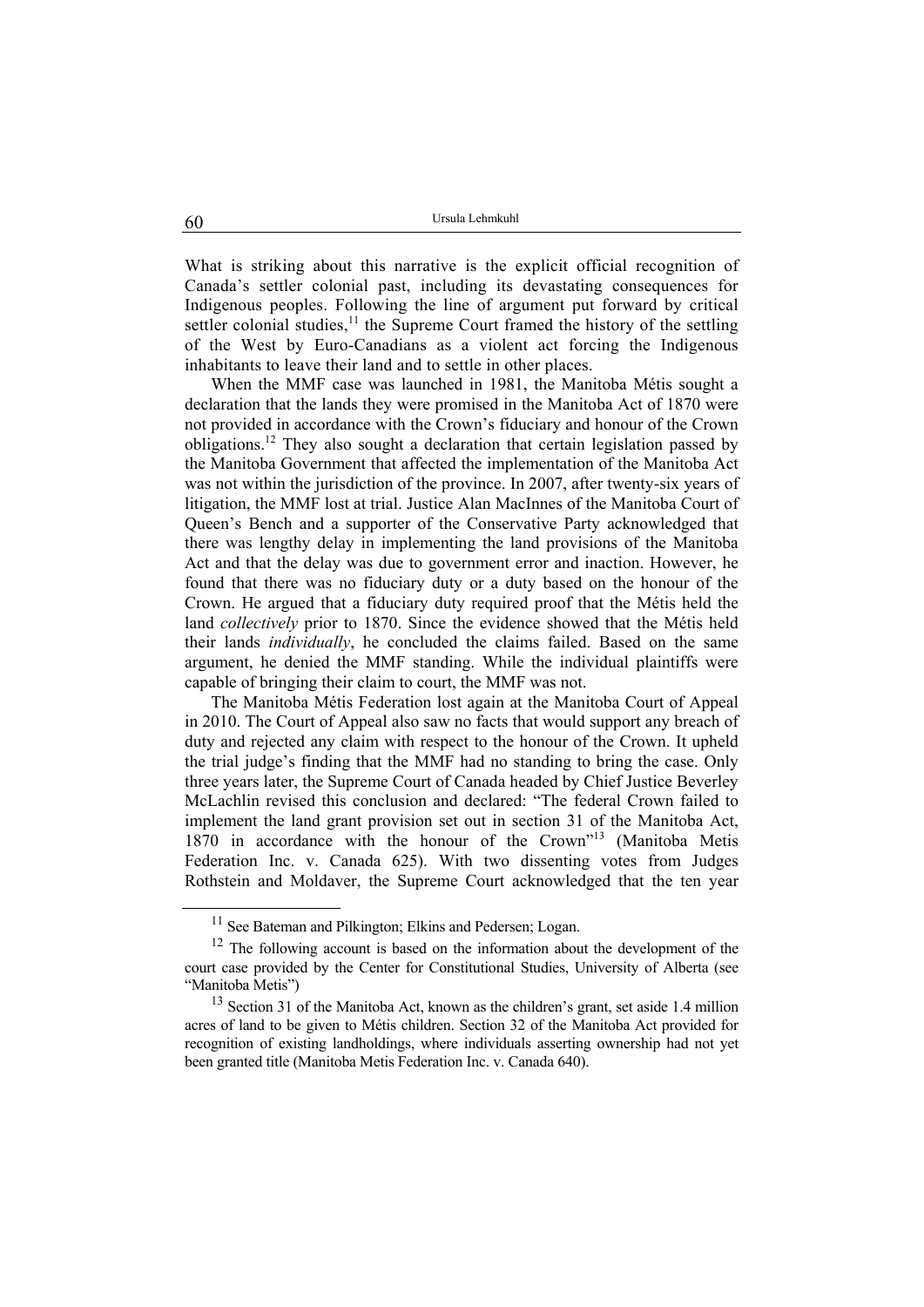delay, from 1870 to 1880, in issuing the 1.4 million acres violated the duty of diligence, which forms part of the honour of the Crown. In addition, section 31 of the Manitoba Act was interpreted as "a solemn constitutional obligation to the Métis people of Manitoba" and the Métis people of Manitoba were characterized as "an Aboriginal people" (Manitoba Metis Federation Inc. v. Canada 628). As such, they had the right to be represented by political organizations. Hence, the Supreme Court also granted the Manitoba Métis Federation standing and gave them costs throughout. What had happened in these three years? And how can we explain this revision and, in part, even reversal of the legal argument?

According to Bourdieu's field theory we have to acknowledge the actors involved in the court decision. The decision of 2013 was taken by the McLachlin court that has been ruling Canada in changing constellations since January 2000. The eight judges who discussed the Métis legal claims had been working together since August 2012. Chief Justice of Canada, Beverly McLachlin, and the Puisne Judges Louis LeBel, Morris J. Fish, Rosalie Abella, Thomas Cromwell, and Andromache Karakatsanis voted in favor of the Métis claims. Judges Marshall Rothstein and Michael Moldaver, the first two unilingual Judges of Canada's Supreme Court, dissented and argued that the appeal should be allowed only in part, namely that the federal Crown failed to implement the land grant provision set out in section 31 of the Manitoba Act, 1870 in accordance with the honour of the Crown. Beverley McLachlin, the first female chief justice of a Commonwealth high court, played without doubt a crucial role in changing the former court decisions in favour of the plaintiffs' claims.14 Together with the Judges LeBel, Deschamps, and Fish she was already instrumental in bringing about the 2004 Supreme Court decision in the case *Haida Nation v. British Columbia* (2004, 3 S.C.R.) ruling that the Crown has a duty to consult Aboriginal groups prior to exploiting lands to which they may have claims. The Supreme Court held that this duty is grounded in the honour of the Crown, and applies even where title has not been proven. In May 2015, in an invited lecture at the Global Centre for Pluralism, McLachlin explained that Canada attempted to commit "cultural genocide" against Aboriginal peoples in what she called the worst stain on Canada's human-rights record (Fine). Ken Coates, author of a study about the Idle-No-More movement, commented on this statement by declaring that the Chief Justice of Canada was "only stating what is clearly in the minds of judges, lawyers and aboriginal people across the country," thus pointing at the fact that the acknowledgment that Canada's settler

<sup>&</sup>lt;sup>14</sup> Furthermore, the ethnic and gender composition of the Court has to be taken into account. Among the supporters of the Métis claim were three female judges, one Jewish judge, and one Greek-Canadian judge. This aspect cannot, however, be further elaborated in this paper.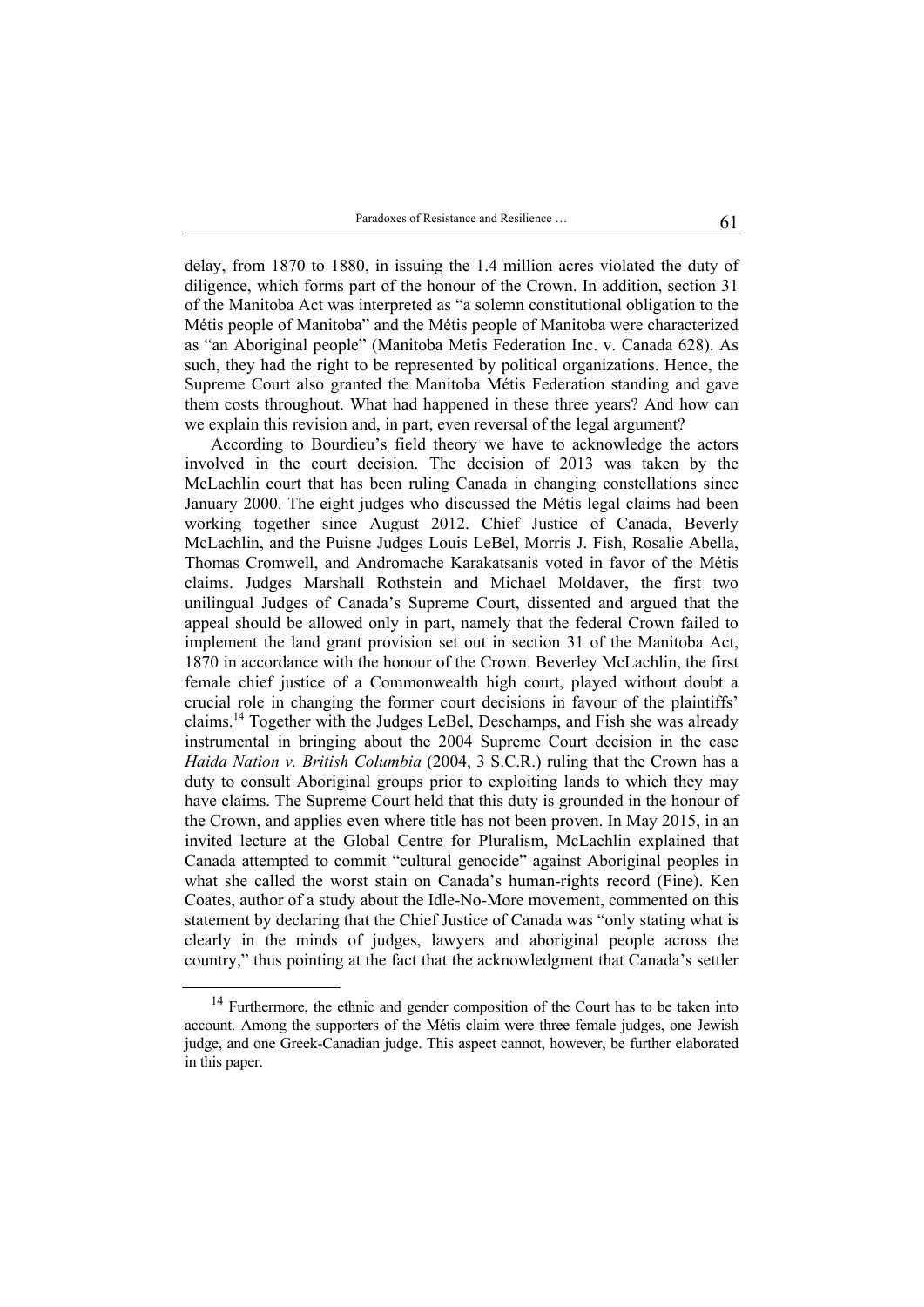society and its system of settler colonialism resulted in "cultural genocide" has meanwhile become general knowledge structuring the juridical field and its legal and normative agenda ("MacLachlin").

Beverly McLachlin was born and raised in rural Alberta and grew up as the eldest of five children in a farming family of modest means. Her parents were fundamentalist Christians. McLachlin has been described as a middle-ofthe-road jurist. She tried to accommodate different political viewpoints and to rule by consent. She revealed the core of her judicial philosophy in a seminal article for the 2004 Saskatchewan Law Review, observing that courts can justify making substantial changes to the law if, in doing so, they are reflecting clear changes in social values. Even then, she cautioned, courts ought to embark on these changes only when legislators have failed to address an underlying, pressing problem (Makin).

Reading the legal document as a testimony of a political struggle and of a trickle-down effect of a changing discourse about Canada's colonial past, which itself is embedded in the increasingly influential post-liberal discourse and the concomitant post-liberal government technologies, two points were striking: First, the rereading and reinterpretation of the pre-liberal colonial concept of the honour of the Crown and its entangled moral, paternalistic, and racialized pre-liberal power-political agenda in light of the Constitution Act of 1982. Secondly, the swiftness with which a core idea of classic liberalism and modern democratic governance, namely equality before the law, legal egalitarianism, was put aside with the post-liberal argument that Aboriginal people were especially vulnerable and that the goals of reconciliation and constitutional harmony must be given priority in the Aboriginal context. What are the political implications of these two normative turns?

### **HONOUR OF THE CROWN AS A POST-LIBERAL POLITICAL INSTRUMENT**

The honour of the Crown was an instrument of colonial governance or colonial *gouvernementalité,* setting the normative frame to regulate and rule "Indian"-white relations, especially the land treaties signed between First Nations and the representatives of the European colonial powers, with the respective European Monarchs acting as intermediaries (McCabe). The concept dates back to the late seventeenth century. The honour of the Crown is instituted in the Royal Proclamation of 1763, which made reference to "the several Nations or Tribes of Indians with whom We are connected, and who live under our Protection" and declared that they, i.e. Nations or Tribes of Indians, "should not be molested or disturbed in the Possession of such Parts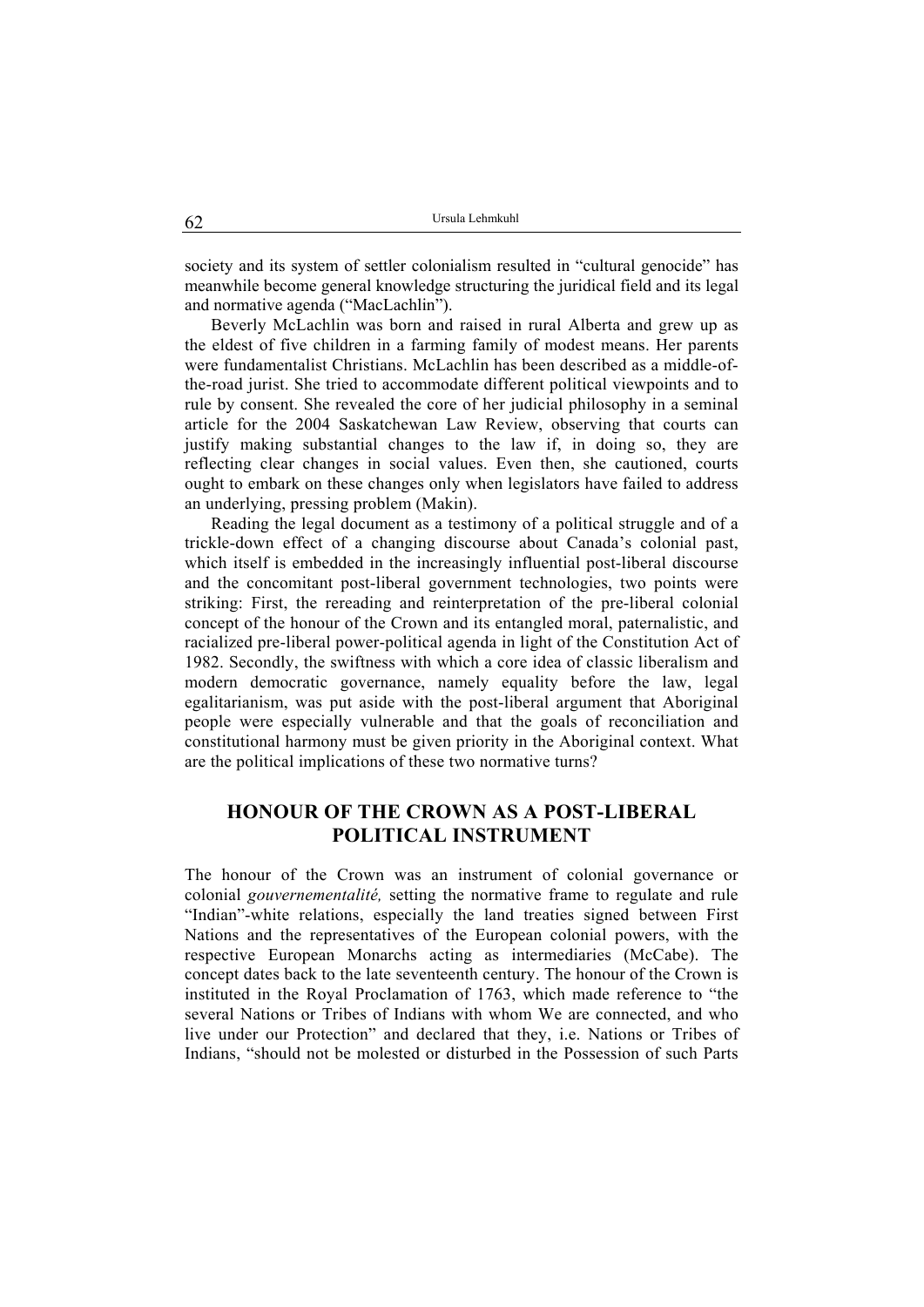of Our Dominions and Territories as, not having been ceded to or purchased by Us, are reserved to them. or any of them, as their Hunting Grounds" ("Royal Proclamation").

The Royal Proclamation of 1763 is regarded by First Nations as their Magna Carta or "Indian Bill of Rights." It affirmed Native title to their lands under the sovereignty of the Crown based on a clear boundary. It forbade all settlement past a line drawn along the Appalachian Mountains.<sup>15</sup> Although not a treaty, the Royal Proclamation continues to be of legal importance to First Nations in Canada because it has remained part of the Canadian constitution. The Proclamation is the main guide for relations between the monarchy and Canadian First Nations, binding on not only the British Crown but the Canadian Crown as well. Since it is part of Canadian Aboriginal law, the honour of the Crown is still today at stake in all dealings between the Crown, and thus the Canadian Government, and First Nations (Barry 71).<sup>16</sup>

As a legal norm, the honour of the Crown is based on the European perception and treatment of Aboriginal peoples as autonomous political units, as nations, in the sense of the Westphalian order. For the settler colonial purpose of legitimizing the settlement of land inhabited by Aboriginal people, land treaties were signed in the legal and political context of a "nation-tonation" association between Native and non-Native governments. This "nation-to-nation" association created a constitutional and moral basis of alliance (Carr 7 and 14)—in our case: between the Indigenous people of Canada and the British Crown as head of the British colonies in North America. The legal norm of the honour of the Crown created a fiduciary affiliation in which the Crown is constitutionally charged with providing certain guarantees to the First Nations (Barry 71).

As a highly moral and normative concept originating in the pre-liberal context of seventeenth- and eighteenth-century British colonialism and European settlement of North America, the honour of the Crown requires servants of the Crown to act honourably. This means that Government officials, acting on behalf of the Crown, must perform their duties fairly and in good faith, as opposed to merely conducting themselves in a manner that can be technically justified under the law. It is this implication of the concept that was stressed in the Supreme Court judgement delivered by Beverly McLachlin and Andromache Karakatsanis:

<sup>&</sup>lt;sup>15</sup> For an analysis of the Royal Proclamation in the context of the constitutional history of Canada, see Watson, chap. 2.

<sup>&</sup>lt;sup>16</sup> For the general argument, see McCabe.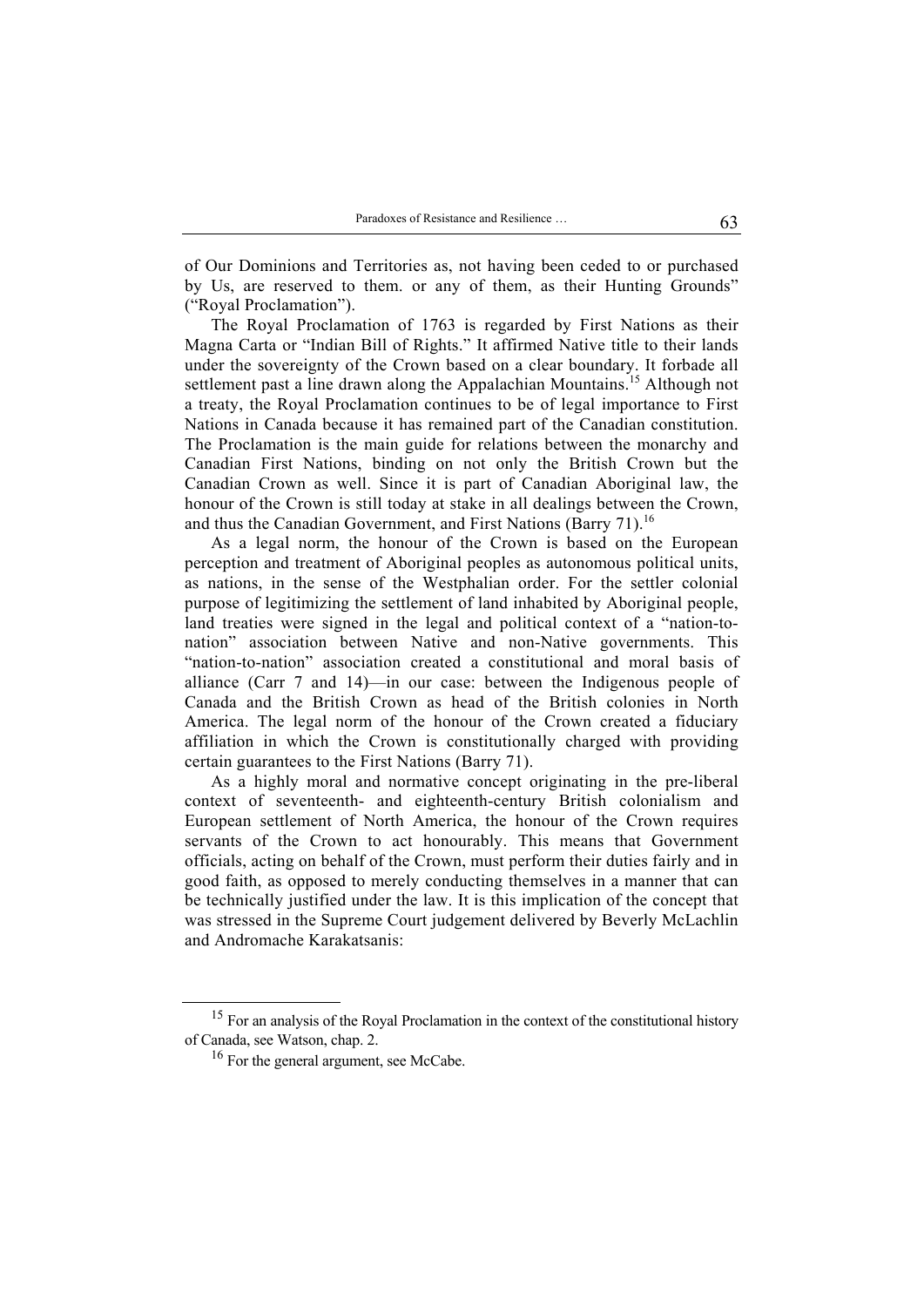. . . the trial judge and the Court of Appeal did not focus on what we take as the central issue in the case: whether the government's implementation of s. 31 comported with the duty of the Crown to diligently pursue implementation of the provision in a way that would achieve its objectives. The question is whether the Crown's conduct, viewed as a whole and in context, met this standard. We conclude that it did not. . . . Canada was aware that there would be an influx of settlers and that the Métis needed to get a head start before that transpired, yet it did not work diligently to fulfill its constitutional promise to the Métis, as the honour of Crown required. The Métis did not receive the intended head start, and following the influx of settlers, they found themselves increasingly marginalized, facing discrimination and poverty. . . . (Manitoba Metis Federation Inc. v. Canada 670, 689)

With this interpretation of the honour of the Crown and the concomitant court ruling, the Supreme Court established a case that defined a new governmental duty deriving from the historic legal norm and its moral implications, namely the duty to diligently fulfill solemn obligations. In addition to acknowledging that the Canadian Government did not act diligently and faithfully, the Supreme Court also recognized, again with reference to the honour of the Crown and the historical assumption that treaties were signed between autonomous political units: "nation-to-nation," that "communal" or "national" Aboriginal interests were involved.<sup>17</sup> The recognition of the Métis as a "nation" in the sense of an autonomous political unit, i.e. a "nation state," implies, according to the understanding of the concepts of "nation" and "state" in modern constitutional law,<sup>18</sup> the approval of the fact that the land claimed is an integral part of the "nature" of the Métis community. Although arguing on legal terms, the Supreme Court discursively followed a line of argument put forward by historians and Métis activists and politicians alike, namely that the Métis have a distinct relationship to land and that this relationship constitutes an important element of Métis culture and collective identity. It did so, however, by framing it with post-liberal assumptions.

<sup>&</sup>lt;sup>17</sup> The "honour of the Crown" argument is also used in other settler colonial contexts in which treaty obligations exist, like in New Zealand, where a Maori legal scholar published a study about the concept of the honour of the Crown and its effects on the Treaty of Waitangi in 2014 with a direct reference to the Canadian Supreme Court decision of 2013. See Carr 44.

<sup>&</sup>lt;sup>18</sup> See Georg Jellinek who, in 1900, defined "state" as having three conceptual elements: state power, people, and territory. Translated into the language of modern "Staatslehre," the "state," according to Jellinek, is defined by the physical (political) power over a territory and over a population (Jakab 309).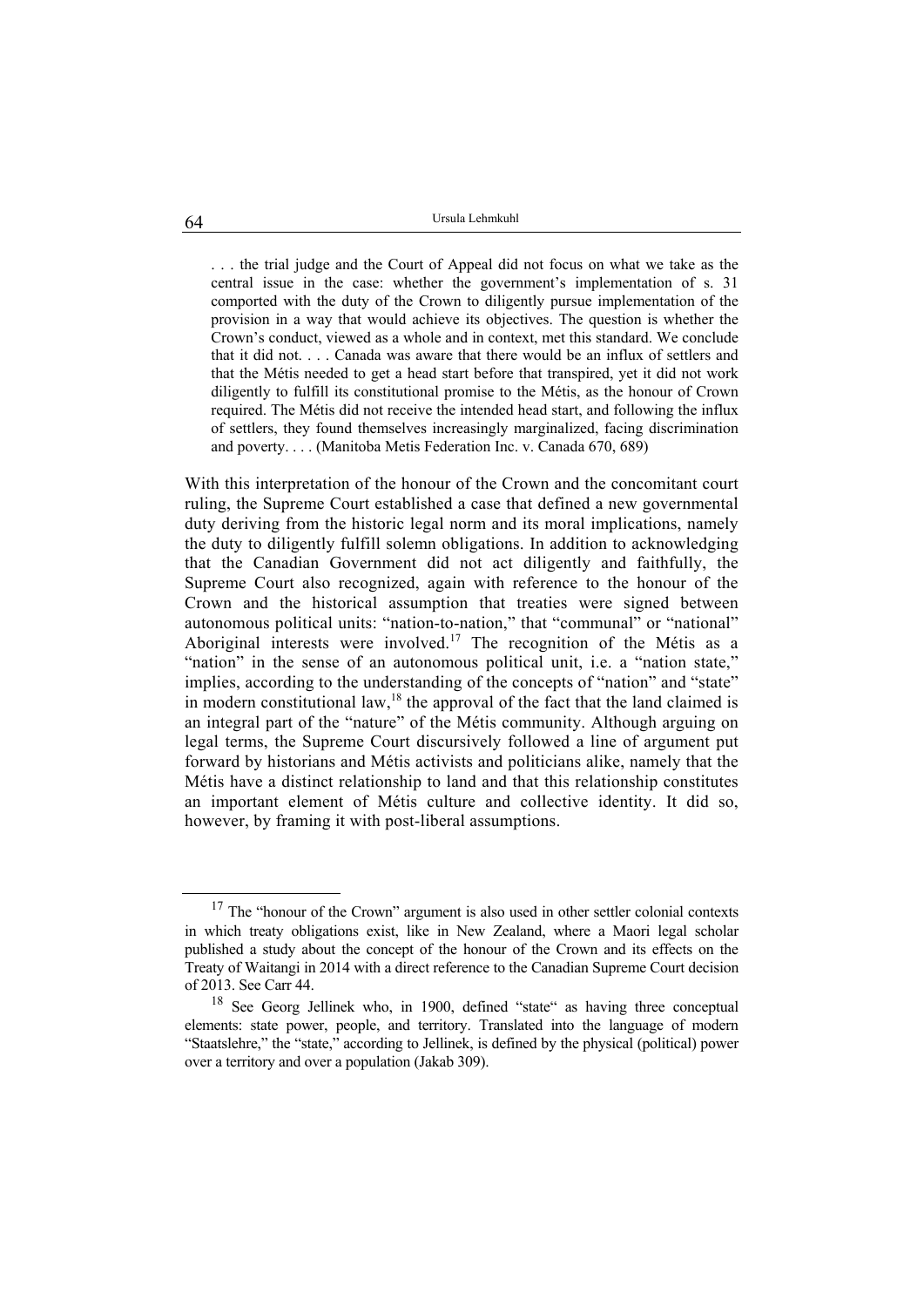# **"INEQUALITY" AS A POST-LIBERAL LEGAL NORM IN ABORIGINAL AFFAIRS**

In its decision, the court pointed out the specific vulnerability and the issue of unequal power positions in the negotiations of land claim issues and therefore argued for a different and special treatment of Aboriginal claims when it comes to the question whether existing statutes of limitations have to be applied. With reference to arguments put forward by Harley I. Schachter, counsel for the Manitoba Métis Federation in 2001, the Chief Justice explained that "in the aboriginal context, reconciliation must weigh heavily" in balancing the protection of the defendant with fairness to the plaintiffs regarding the limitation issue (Manitoba Metis Federation Inc. v. Canada 685). "The point is that despite the legitimate policy rationales in favour of statutory limitations periods, in the Aboriginal context, there are unique rationales that must sometimes prevail" (686). Furthermore, the claims of the Métis were characterized as a "fundamental constitutional grievance" arising from an "ongoing rift in the national fabric" (710). They therefore demand special legal treatment, including an exception from the enacted limitations statutes adopted by the legislature.

In a similar vein, the Court argued that the equitable doctrine of laches, referring to a lack of diligence and activity in making a legal claim, or moving forward with legal enforcement of a right, does not bar the Métis' claim, because "[a]cquiescence depends on knowledge, capacity and freedom" (Manitoba Metis Federation Inc. v. Canada 688), implying that the Métis as a result of their marginalized position within Canadian society and the power political effects of a settler colonial societal context were in a disadvantageous and vulnerable position:

In the context of this case – including the historical injustices suffered by the Métis, the imbalance in power that followed Crown sovereignty, and the negative consequences following delays in allocating the land grants – delay by itself cannot be interpreted as some clear act by the claimants which amounts to acquiescence or waiver. (688)

Hence, the Supreme Court, in addition to constructing a new constitutional duty based on the honour of the Crown, also departed from the liberal principle of legal equality. Instead, the court established an argument legitimizing a specific legal treatment of the Métis (legal inequality) based on social, economic, and racial markers of difference. The Supreme Court pointed at the lack of "knowledge, capacity and freedom" (731) and at the status of the Métis as an Aboriginal people, both constituting a specific vulnerable situation demanding special attention and special treatment.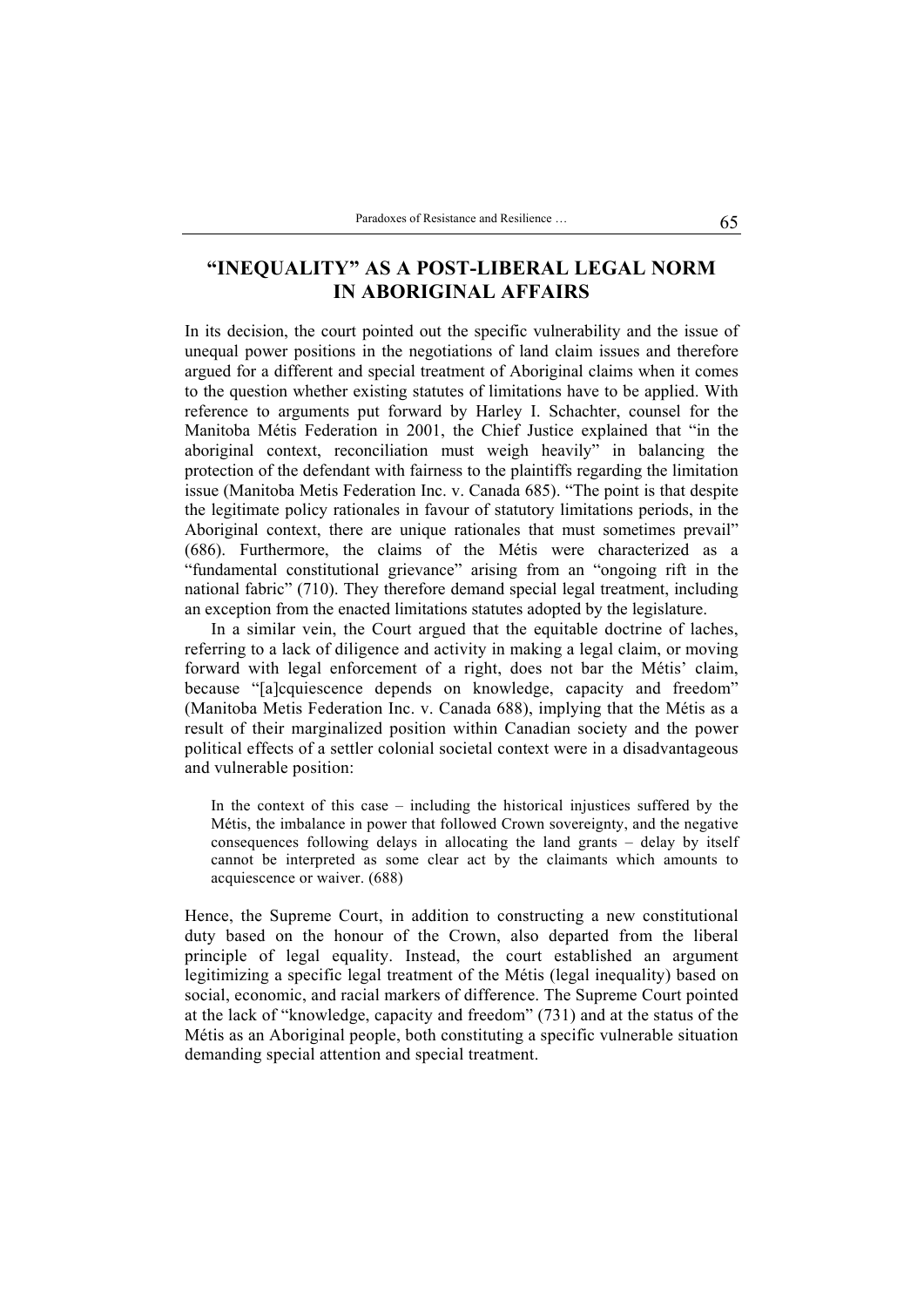### **COLONIAL DISCOURSE AND PRACTICES OF SELF-RACIALIZATION**

While the Supreme Court decided in favour of the Métis, it affirmed their fundamental socio-racial difference. In this sense, the Court decision parallels other moves towards the racialization of the Métis, like the introduction of the category "Métis population" in the Canadian census that, according to Chris Andersen, is a further step towards "a racialized construction of Métis at the expense of an indigenously national one" (*"Métis"* 30-36; "From Nation to Population" 352).<sup>19</sup> Andersen argues:

Canadian citizenship is strongly tethered to powerful and seemingly natural conceptions of *race* which granted certain citizenship rights to some Métis as 'white' *or* classified them as 'status Indians' (often based additionally on lifestyle criteria), all the while marginalizing their distinctiveness *as Métis*. In doing so, they naturalized in legal and administrative discourse a racial legibility of Métis as merely denoting indigenous people living outside of treaty and/or off-reserve, rather than signifying allegiance to a geo-politically situated nationhood *contra* that of the Canadian state. ("From Nation to Population" 352; emphasis in orig.)

Put into the context of the lingering settler colonial discourse in Canada, the establishment of a principle of legal inequality in dealing with Aboriginal affairs based on socio-racial markers of difference points to the other, highly problematic side of the same coin. It shows how powerful the colonial discourse and colonial worldviews still are and demonstrates the potential for a radicalization through a conflation with the emerging post-liberal bio-political normative order and its governance techniques. Although the new principle of legal inequality was meant to "protect" the Métis and their specific vulnerability, and although it was described as an instrument to promote reconciliation and constitutional accommodation, with the acknowledgement of Métis' absolute socio-racial difference, the Supreme Court followed the lines of the racialized discourse about Métis identity that has framed legal and political decision-making in Canadian governance institutions as well as in institutions of Métis self-governance since the late 1970s. It were the Métis themselves who triggered this discourse through practices of self-racialization. Racialization has been a constitutive—however, controversial—element of Métis' fight for constitutional recognition as being "Aboriginal" since the early 1980s. The claims put forward in the case *Daniels v. Canada* are one example. Another example is the "proof of aboriginal ancestry" policy of the Canadian Métis Council who defines Métis in the following way:

<sup>19</sup> See also Andersen "Underdeveloped Identities"; Ens and Sawchuk 3-5).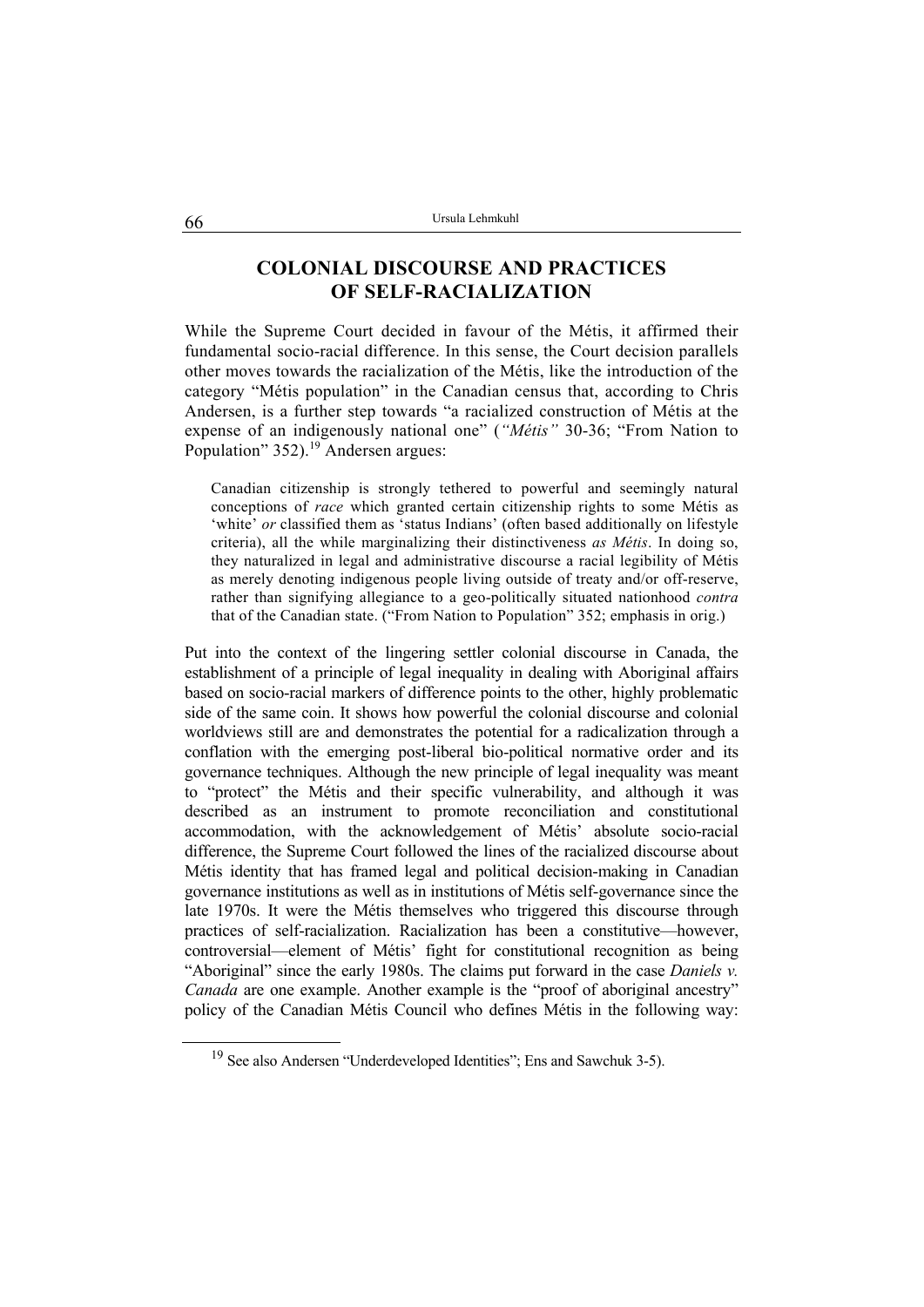"Métis are persons of mixed blood – European/Aboriginal blood (Indian ancestry); Someone who is distinct from Indian and Inuit, someone who has genealogical ties to Aboriginal ancestry" ("Qualifying as a Métis").

Although the Canadian Métis Council did not establish a racial hierarchy based on a specified blood quantum, blood has become a constitutive element of the approval procedure and the identity verification process established by some Métis organizations of self-governance. During the last fifteen years, self-identification as Métis as a prerequisite to be accepted as Métis has been slowly but steadily substituted by a "blood certificate" proving Indian ancestry. With this bio-political turn, Métis organizations adopted practices of racialization that are typical for the immigration regimes of settler societies or their census-taking policies. These racialized constructions of Métis difference have, however, an immediate impact on the ongoing efforts of the Métis to come to terms with the problem of Métis identity and Métis peoplehood (Andersen, *"Métis,"* chap. 3).

### **CONCLUSION**

With the slogan "forgotten people," Métis pointed at their marginalized and disempowered position within Canadian society and politics by framing their narrative with a well-established concept associated with social inequality among "white" (settler) societies. The appropriation of the political language of the white majority population supported the Métis struggle to regain political voice. However, in order to be recognized as "forgotten people" and in order to claim justice within the Canadian legal and normative framework, the Métis had to establish themselves as an essentially different group, as Aboriginal people, as "Indian." Only as "Indians" were the Métis able to claim their constitutional rights. Vice versa, the assertion of difference was a necessary prerequisite for the government to accept political responsibility for Métis' well-being and the restitution for past dispossession by invoking the normative concept of the honour of the Crown and by accepting unequal power positions, lack of knowledge, capacity, and freedom.

While the recognition of Métis' fundamental cultural and racial difference enabled the Métis to fight for social justice, it might produce unforeseen backlashes in the ongoing debate about Métis identity and "Métis Nationhood."<sup>20</sup> The Supreme Court decision of 2013 is just one example of the possible discursive backlashes and pitfalls of the strategy of self-racialization

<sup>20</sup> See also Andersen, *"Métis*,*"* chap. 3; Ens and Sawchuk 394-404; St-Onge, Podruchny, and Macdougall.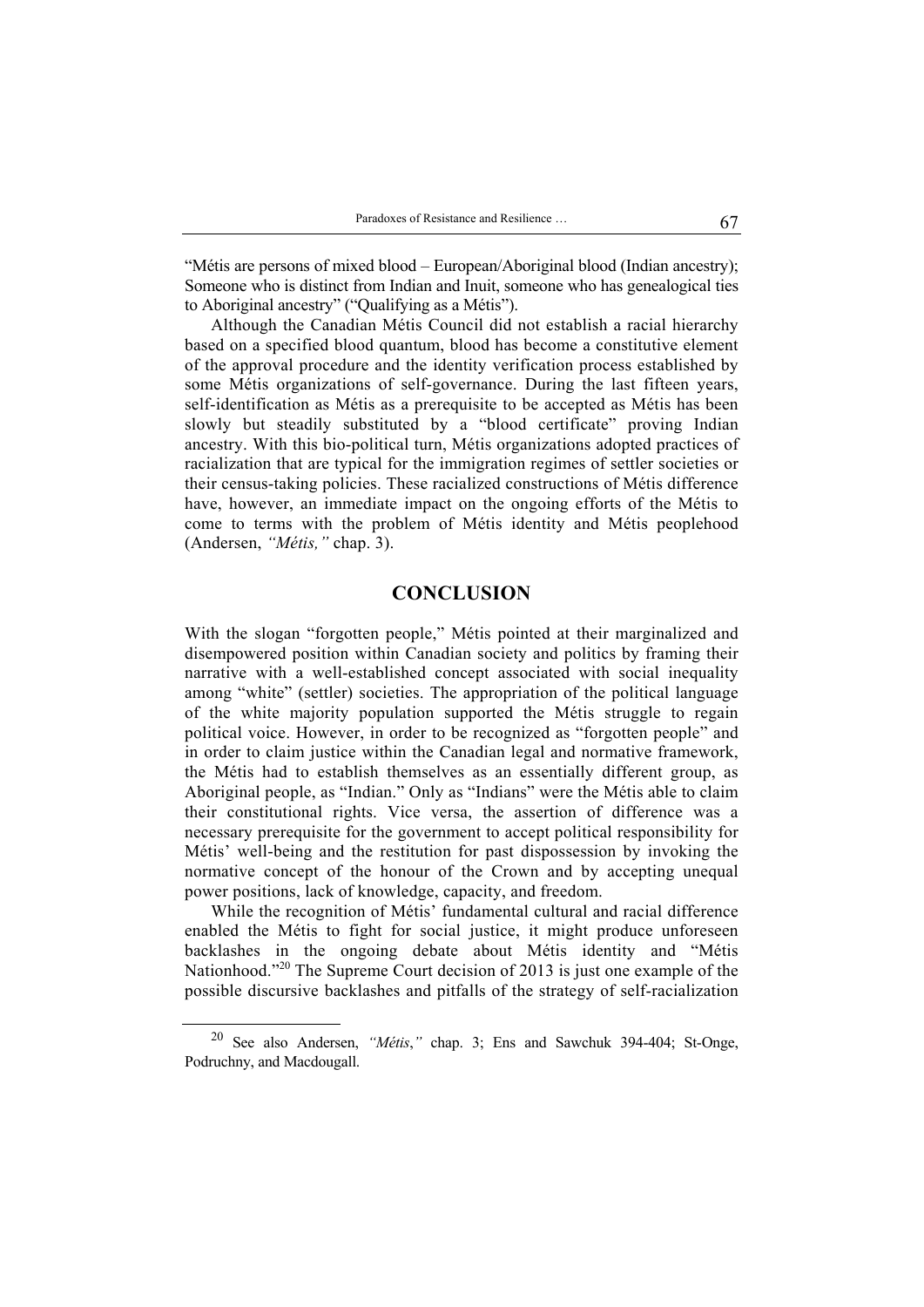that was invoked in the 1970s, without doubt, also as a subversive political instrument to gain voice in a situation of social marginalization and political disempowerment and to counteract the established practice of ethnic denial among the Métis elite. Meanwhile, this instrument of modern resistance has developed agency even among the increasing number of Métis organizations that often compete with regard to their political mandate and power to represent Métis communities. The "blood certificate" has developed into a legal instrument of some Métis self-government institutions leading to and enabling exclusionary practices within these institutions based on racial markers of difference. It remains unclear how the racialized construction of Métisness (Ens and Sawchuk 490), which after forty years has become an undisputed element of social knowledge, action, and behavior, together with the bio-political power mechanisms of the new post-liberal order, will impact the efforts of Métis scholars and intellectuals to establish Métis peoplehood based on an Indigenous understanding of national identity.<sup>21</sup>

### **WORKS CITED AND CONSULTED**

- Abel, Kerry M., and Jean Friesen, eds. *Aboriginal Resource Use in Canada: Historical and Legal Aspects*. Winnipeg: U of Manitoba P, 1991. Print.
- Adams, Christopher, Ian Peach, and Gregg Dahl, eds. *Métis in Canada: History, Identity, Law and Politics*. 1st ed. Edmonton: U of Alberta P, 2013. Print.
- Adams, Howard. *Prison of Grass: Canada from the Native Point of View*. Toronto: New P, 1975. Print. Trent Native Ser. 1.
- Andersen, Chris. "From Nation to Population: The Racialisation of 'Métis' in the Canadian Census." *Nations and Nationalism* 14.2 (2008): 347-68. Print.
- ---. *"Métis": Race, Recognition, and the Struggle for Indigenous Peoplehood*. Vancouver: UBC P, 2014. Print.
- ---. "Settling for Community? Juridical Visions of Historical Métis Collectivity in and after R. v. Powely." *Countours of People: Metis Family, Mobility, and History*. St.-Onge, Podruchny, and Macdougall 392-421.
- ---. "Underdeveloped Identities: The Misrecognition of Aboriginality in the Canadian Census." *Economy and Society* 42.4 (2013): 626-50. Print.
- Barry, Michael. "The Honour of the Crown in Aboriginal Land Issues: Manitoba Métis Federation Inc. v. R., 2013." *Geomatica* 69.1 (2015): 65-73. Print.
- Bateman, Fiona, and Lionel Pilkington, eds. *Studies in Settler Colonialism: Politics, Identity and Culture*. New York: Palgrave Macmillan, 2011. Print.

<sup>&</sup>lt;sup>21</sup> See also Andersen, *"Métis"*; Ens and Sawchuk; Logan; McNab and Lischke.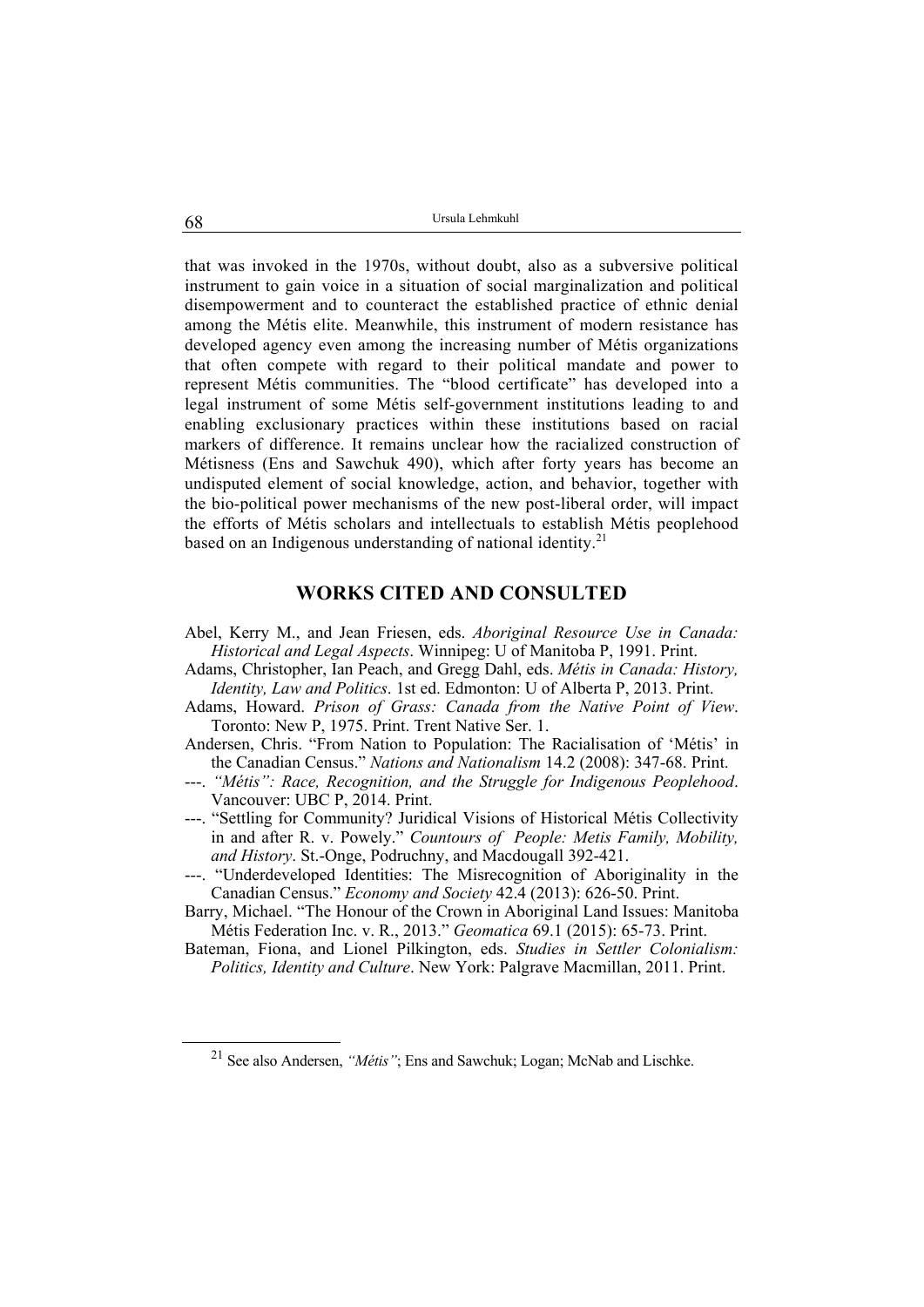- Bourdieu, Pierre. "The Force of Law: Toward a Sociology of the Juridical Field. Translated and with an Introduction by Richard Terdiman." *The Hastings Law Journal* 38 (1984): 805-53. Print.
- ---. *Outline of a Theory of Practice*. Cambridge: Cambridge UP, 1977. Print. Cambridge Studies in Social Anthropology 16.
- Brett, Judith. *Robert Menzies' Forgotten People*. Sydney: Macmillan Australia, 1992. Print.
- Carr, Erin Matariki. "The Honour of the Crown: Giving Effect to the True Purpose of the Treaty of Waitangi." Victoria U of Wellington, 2014. Print.
- Coates, Ken. *#IdleNoMore: And the Remaking of Canada*. Regina: U of Regina P, 2015. Print.
- ---. "MacLachlin Said What Many Have Long Known." *Globe and Mail*. Globe and Mail, 29 May 2015. Web. 23 May 2016.
	- <http://www.theglobeandmail.com/opinion/mclachlin-said-what-many-havelong-known/article24704812/>.
- Daniels, Harry W. *The Forgotten People: Metis and Non-Status Indian Land Claims*. Ottawa: Native Council of Canada, 1979. Print.
- Daniels v. Canada. 2013 FC 6. Federal Court of Canada. 2013. PDF file.
- Daniels v. Canada (Indian Affairs and Northern Development). 2016 SCC 12. Supreme Court of Canada. 2016. PDF file.
- Doering-Manteuffel, Anselm, and Lutz Raphael. *Nach dem Boom: Perspektiven auf die Zeitgeschichte seit 1970*. Göttingen: Vandenhoeck, 2008. Print.
- Doering-Manteuffel, Anselm, Lutz Raphael, and Thomas Schlemmer, eds. *Vorgeschichte der Gegenwart: Dimensionen des Strukturbruchs nach dem Boom*. Göttingen: Vandenhoeck, 2016. Print.
- Elkins, Caroline, and Susan Pedersen, eds. *Settler Colonialism in the Twentieth Century: Projects, Practices, Legacies*. New York: Routledge, 2005. Print.
- Ens, Gerhard J., and Joe Sawchuk. *From New Peoples to New Nations: Aspects of Metis History and Identity from the Eighteenth to Twenty-First Centuries.*  Toronto: U of Toronto P, 2016. Print.
- Fine, Sean. "Chief Justice Says Canada Attempted 'Cultural Genocide' on Aboriginals." *Globe and Mail*. Globe and Mail, 28 May 2015. Web. 23 May 2016. <http://www.theglobeandmail.com/news/national/chief-justice-sayscanada-attempted-cultural-genocide-on-aboriginals/article24688854/>.
- Flynt, Wayne. *Dixie's Forgotten People: The South's Poor Whites*. Bloomington: Indiana UP, 1979. Print. Minorities in Modern America.
- Friesen, Gerald. *The Canadian Prairies: A History*. Lincoln: U of Nebraska P, 1984. Print.
- ---. *Citizens and Nation: An Essay on History, Communication, and Canada*. Toronto: U of Toronto P, 2000. Print.
- ---. *River Road: Essays on Manitoba and Prairie History*. Winnipeg: U of Manitoba P, 1996. Print.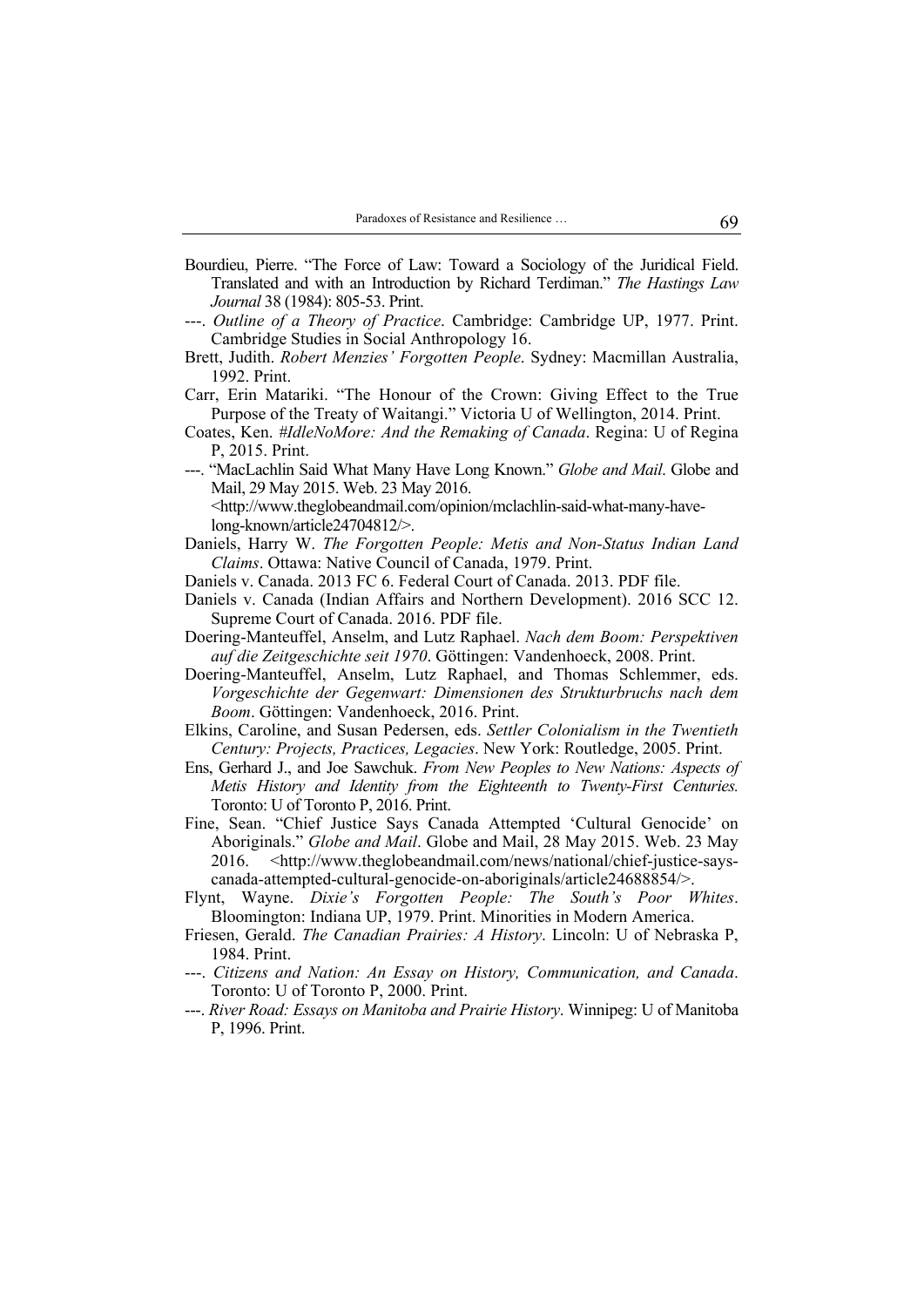| 70 | Ursula Lehmkuhl |
|----|-----------------|
|----|-----------------|

- ---. *The West: Regional Ambitions, National Debates, Global Age*. Toronto: Penguin, 1999. Print. Understanding Canada.
- Friesen, Gerald, and Barry Potyondi. *A Guide to the Study of Manitoba Local History*. Manitoba: U of Manitoba P, 1981. Print.
- Giraud, Marcel. Foreword. *The New Peoples: Being and Becoming Métis in North America*. Ed. Jacqueline Peterson and Jennifer S. H. Brown. Winnipeg: U of Manitoba P, 1985. xi-xiv. Print. Manitoba Studies in Native History 1.
- ---. *Le métis canadien, son rôle dans l'histoire des provinces de l'Ouest*. Paris: Institut d'ethnologie, 1945. Print.
- Haida Nation v. British Columbia (Minister of Forests). 2004, 3 S.C.R. Supreme Court of Canada. 2004. PDF file.
- Hutchinson, E. M. *Forgotten People: Report of the Conference Educational Provision for Disadvantaged Groups, 6th-10th September 1976, Farnham Castle, England*. Amersfoort: European Bureau of Adult Education, 1977. Print.
- Jakab, András. *European Constitutional Language*. Cambridge: Cambridge UP, 2016. Print.
- Jellinek, Georg. *Allgemeine Staatslehre*. 1900. Ed. Walter Jellinek. 3rd ed. Berlin: Häring, 1914. Print.
- Kawharu, Ian Hugh. *Maori Land Tenure: Studies of a Changing Institution*. Oxford: Clarendon, 1977. Print.
- Logan, Tricia. "Settler Colonialism in Canada and the Métis." *Journal of Genocide Research* 17.4 (2015): 433-52. Print.
- Maden, Jason. "Metis Lawyer on Land Claim Win Aboriginal." *YouTube*. 8 Mar. 2013. Web. 30 Apr. 2016.
	- <https://www.youtube.com/watch?v=dqH1d35dNnQ>.
- Makin, Kirk. "Beverley McLachlin." *The Canadian Encyclopedia*. Historica Canada, 29 Jan. 2008. Web. 17 May 2016.

<http://www.thecanadianencyclopedia.com/en/article/beverley-mclachlin/>.

Manitoba Metis Federation Inc. v. Canada (Attorney General). 2013 SCC 14. Supreme Court of Canada. 2013. PDF file.

"Manitoba Metis Federation Inc v Canada (AG) (2013): Canadian Government Failed to Fulfill Its Promise to the Metis." Center for Constitutional Studies. U of Alberta, 17 Sept. 2013. Web. 16 Apr. 2016.

<http://ualawccsprod.srv.ualberta.ca/ccs/index.php/constitutional-

issues/aboriginal-rights/712-manitoba-metis-federation-inc-v-canada-ag-2013 canadian-government-failed-to-fulfill-its-promise-to-the-metis>.

- McCabe, J. Timothy S. *The Honour of the Crown and its Fiduciary Duties to Aboriginal Peoples*. Markham: LexisNexis, 2008. Print.
- McFalls, Laurence, and Mariella Pandolfi. "Post-Liberalism." *Academic Foresights* 5 (2012): n. pag. Web. 20 July 2016. <http://www.academicforesights.com/Post-Liberalism.html>.
- McFee, Janice, and Manitoba Métis Federation. *Famous Manitoba Métis*. Winnipeg: Manitoba Métis Federation, 1974. Print.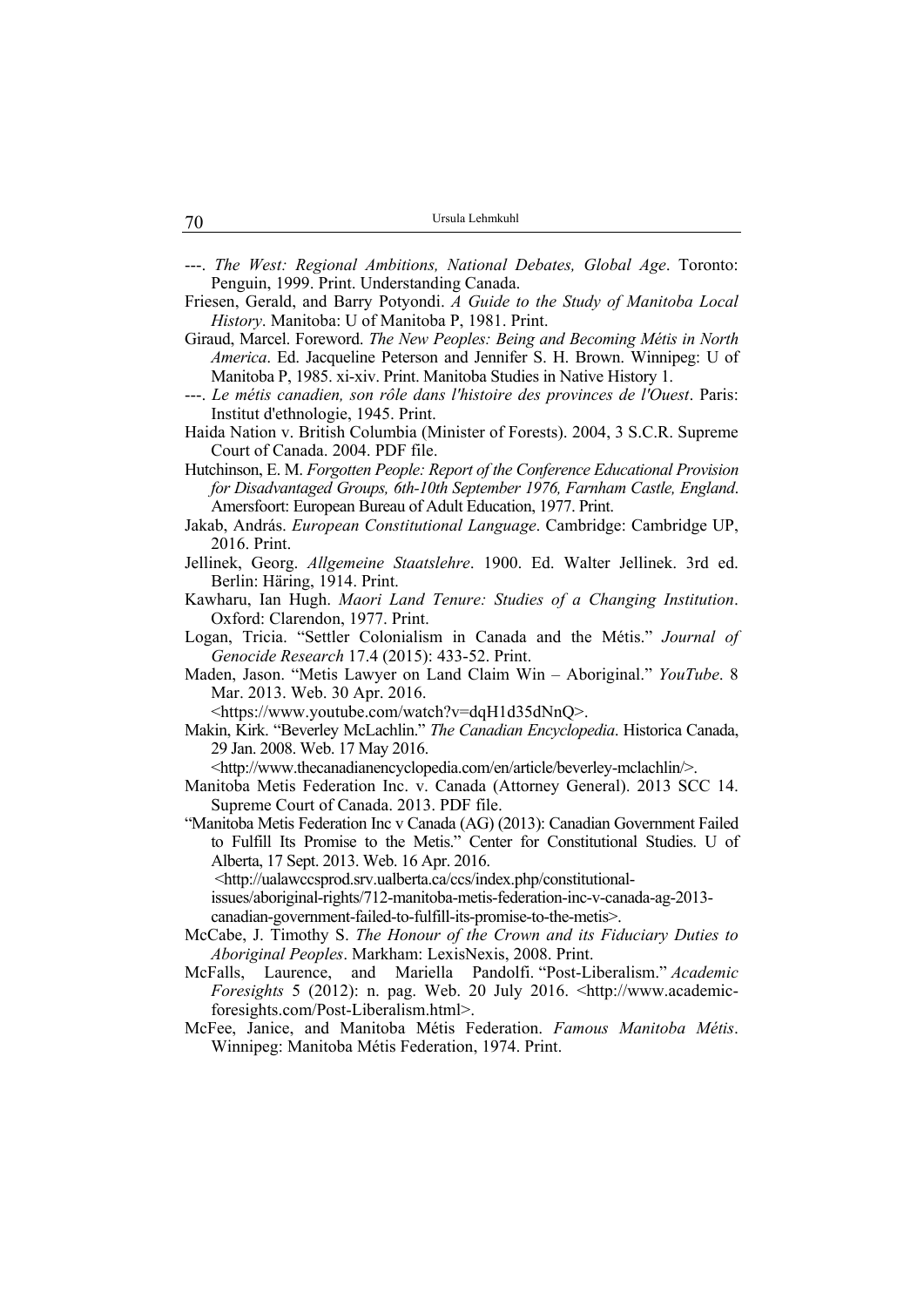- McNab, David, and Ute Lischke, eds. *The Long Journey of a Forgotten People: Métis Identities and Family Histories*. Waterloo: Wilfrid Laurier UP, 2007. Print.
- Meijl, Toon van. "Multiple Identifications and the Dialogical Self: Urban Maori Youngsters and the Cultural Renaissance." *The Journal of the Royal Anthropological Institute* 12.4 (2006): 917-33. Print.
- Menzies, Robert. *The Forgotten People*. Sydney: Angus, 1943. Print.
- Morrisseau, John. "Biography as submitted by the MMF." Web. 15 Feb. 2016. < http://www.metisnation.ca/wp-content/uploads/2011/10/JOHN-MORRISSEAU.pdf>.
- Morton, W. L. "Two Young Men, 1869: Charles Mair and Louis Riel." *MHS Transactions* 3.30 (1973): 33-43. Print.
- Morton, W. L., Ramsay Cook, and Carl Berger, eds. *The West and the Nation: Essays in Honour of W. L. Morton*. Toronto: McClelland, 1976. Print.
- Patzer, Jeremy. "Even When We're Winning, Are We Losing? Métis Rights in Canadian Courts." Adams, Peach, and Dahl 307-36.
- Peterson, Jacqueline, and Jennifer S. H. Brown, eds. *The New Peoples: Being and Becoming Métis in North America*. Winnipeg: U of Manitoba P, 1985. Print.
- Pitsula, James M. "The Thatcher Government in Saskatchewan and the Revival of Metis Nationalism, 1964-71." *Great Plains Quarterly* 17 (1997): 213-35. Print.
- "Qualifying as a Métis." *Canadian Métis Council Intertribal*. Canadian Métis Council, n.d. Web. 17 May 2016.

<http://www.canadianmetis.com/Qualifying.htm>.

- Reitmayer, Morten, and Thomas Schlemmer, eds. *Die Anfänge der Gegenwart: Umbrüche in Westeuropa nach dem Boom*. München: De Gruyter, 2014. Print.
- Rosanvallon, Pierre. *La société des égaux*. Paris: Seuil, 2011. Print. Les livres du nouveau monde.
- "The Royal Proclamation October 7, 1763." *The Avalon Project: Documents in Law, History and Diplomacy*. Lillian Goldman Law Library. Yale Law School, n.d. Web. 18 May 2016. <http://avalon.law.yale.edu/18th\_century/proc1763.asp>.
- Sealey, D. Bruce. *Statutory Land Rights of the Manitoba Metis*. Winnipeg: Manitoba Metis Federation, 1975. Print.
- Sealey, D. Bruce, and Antoine S. Lussier. *The Métis: Canada's Forgotten People*. Winnipeg: Manitoba Metis Federation, 1975. Print.
- Sennelart, Michel, ed. *Michel Foucault. Geschichte der Gouvernementalität II. Die Geburt der Biopolitik*. Frankfurt a. M.: Suhrkamp, 2004. Print.
- Stanley, George Francis Gillman. *Manitoba 1870: A Métis Achievement*. Winnipeg: U of Winnipeg P, 1972. Print.
- St-Onge, Nicole, Carolyn Podruchny, and Brenda Macdougall, eds. *Contours of a People: Métis Family, Mobility, and History*. Norman: Oklahoma UP, 2012. Print.
- Thistle, Paul Clifford. *Indian-European Trade Relations in the Lower Saskatchewan River Region to 1840*. Winnipeg: U of Manitoba P, 1986. Print. Manitoba Studies in Native History.